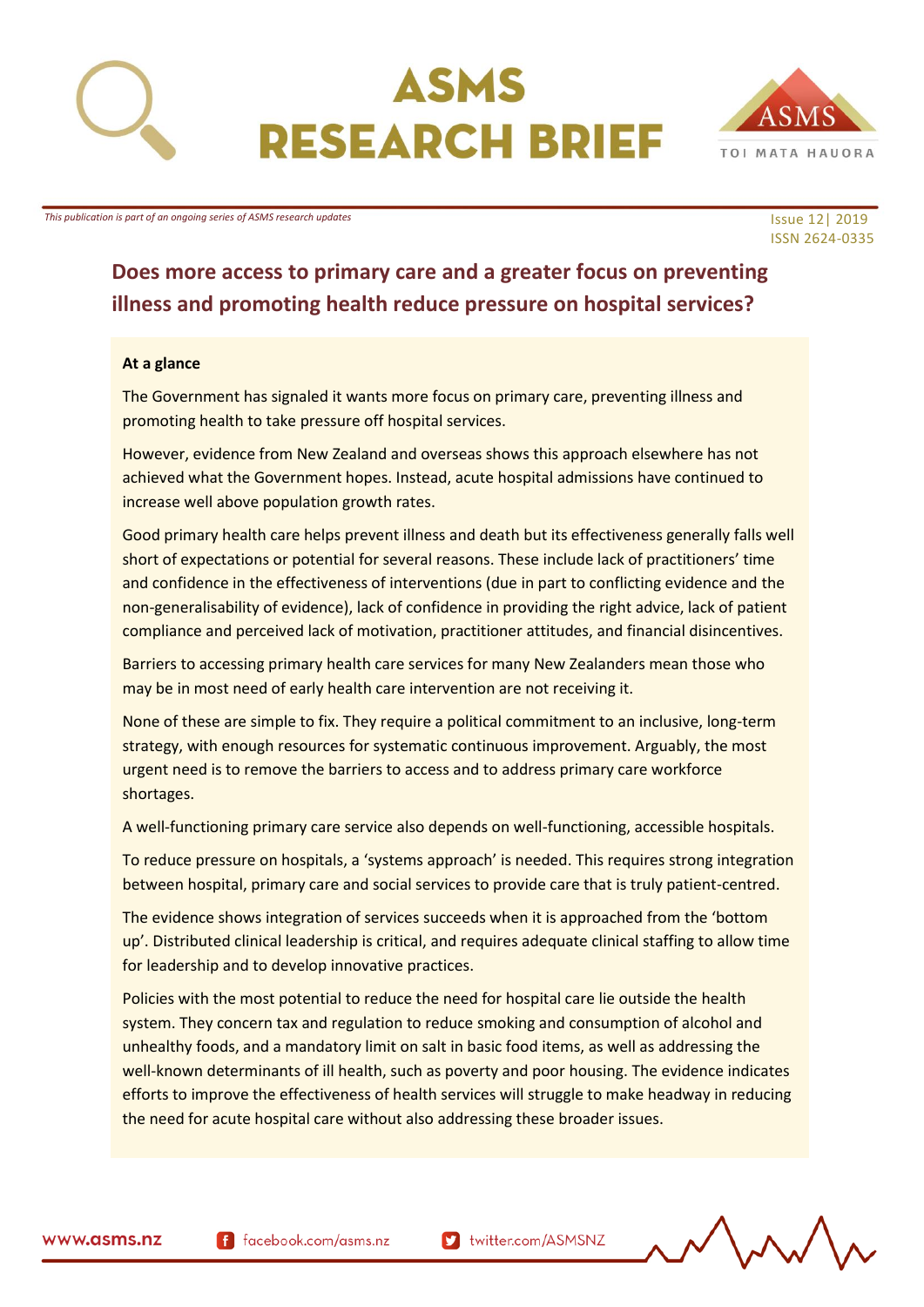*By making it easier for people to get early treatment, medical conditions will be addressed before they worsen, avoiding expensive hospital stays and complex care. Investing in primary care reduces costs through the rest of the health system and keeps people healthier.*

New Zealand Labour Party Health Policy: 2017 Election<sup>1</sup>

*It is clear that there is no 'magic bullet' to managing demand for secondary care services: the perfect solution does not exist. To tackle demand management of primary care services, the focus cannot be on primary care alone: a whole-systems approach is needed because the introduction of interventions in primary care is often just the starting point of the referral process.*

Referral interventions in from primary to specialist care: a systematic review of international evidence<sup>2</sup>

#### **Introduction**

The Government, through various public statements, has signaled it wants more focus on primary care, preventing illness and promoting health. Its draft terms of reference for its review of the health system suggested it would do this while 'maintaining' tertiary care services. There was no clear indication of what was intended for hospital services in general, though it did suggest "the review should consider the … distribution of resources to ensure it is better balanced towards primary prevention…" 3

Following invited feedback on the draft, including from ASMS which questioned the apparent assumptions behind the proposed approaches, the final version of the terms of reference is less specific: "The Review will consider the overall function of the Health and Disability system to ensure the system is better balanced towards wellness, access, equity, and sustainability." It includes considering "the importance of primary healthcare as the foundation of a person-centred health and disability system" and the Government's 'fiscal strategy'. The words 'secondary', 'tertiary' and 'hospital' care are absent.

So while the terms of reference are broad, the emphasis on primary care remains, reinforced by Health Minister David Clark's statement that "Early intervention and prevention work can … take pressure off our hospitals and specialist services…", and reflecting the position of the Government's health policy.<sup>a</sup>,<sup>45</sup>

Additional operational spending to 2021/22, indicated in Vote Health 2018/19, will do little more than maintain current real funding levels per capita.<sup>67</sup> Any real per capita funding increases in primary care are therefore likely to depend on 'rebalancing' funding from hospital services to primary care, assuming savings can be achieved from relieving pressure on the former.

This *Research Brief* examines the evidence on whether a shift in resources to support a greater focus on health promotion and illness prevention in primary care services will relieve pressure on hospital services.

**.** 

<sup>&</sup>lt;sup>a</sup> It is assumed Labour's pre-election policies stand as government policy aside from those covered in the Labour-New Zealand First Coalition Agreement and the confidence and supply agreement with the Greens.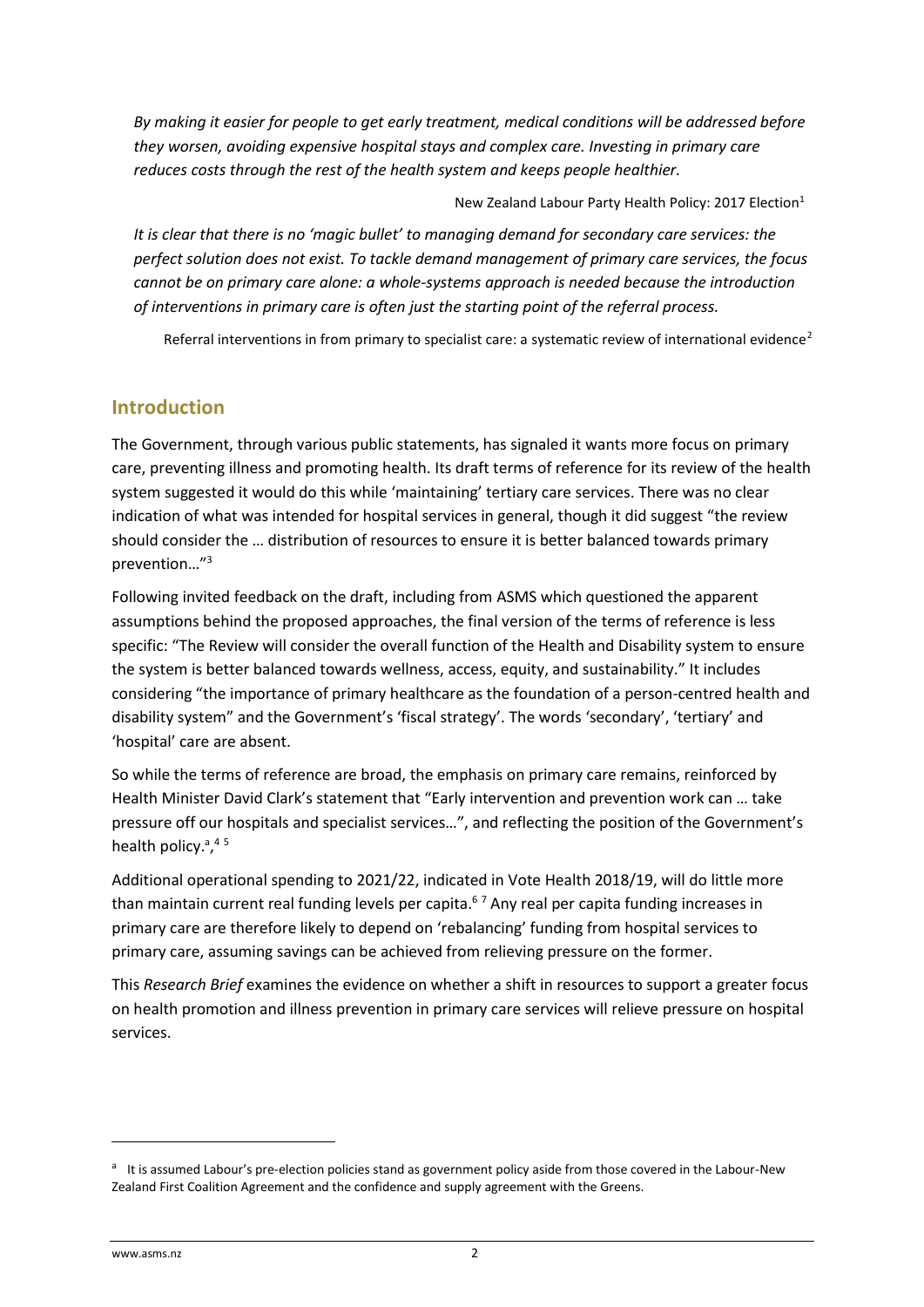#### **Trends in the use of primary care services and hospital admissions**

Illness prevention and health promotion have been policy priorities for many years. They were top priorities in the New Zealand Health Strategy, released in 2000, including 13 specific population health objectives.<sup>8</sup> The Primary Health Care Strategy, released the following year, reinforced the policy emphasis on health promotion and preventive care.<sup>9</sup> Additional funding was provided to reduce user charges for primary health care services and, more recently, further money was provided to implement a 'zero fees' policy for children, introduced for under-6s in 2008 and extended to children under 13 in 2015 (extended further in December 2018 to under-14s). These moves contributed to an overall increase in primary care consultation rates. An evaluation of the Primary Health Care Strategy found consultation rates had increased for most age groups between 2001/02 and 2007 (though the association between increased consultation rates and lower fees was inconsistent). Ministry of Health data show this trend has continued over recent years, with total consultations increasing by 17.8% between 2010/11 and 2016/17 (Table 1). <sup>10</sup> <sup>11</sup>

Despite this, and the policy intent of focusing more on prevention and promotion, acute inpatient hospital discharges have also increased over almost the same period. In the seven years from 2002/03 to 2009/10, acute medical and surgical case weighted discharges increased from 8.8 per 100 population to 9.9/100. Ministry of Health data, including maternity discharges as well as surgical and medical discharges, show that over the last seven years that trend has continued, with actual acute discharge increases (20%) being well over twice the population growth for that period (Table 2). 12

| Consultation<br>Type         | 2010/11<br>(000) | 2011/12<br>(000) | 2012/13<br>(000) | 2013/14<br>(000) | 2014/15<br>(000) | 2015/16<br>(000) | 2016/17<br>(000) | Percent<br><b>Increase</b> |
|------------------------------|------------------|------------------|------------------|------------------|------------------|------------------|------------------|----------------------------|
| GP<br>Consultation           | 11,969           | 12,269           | 12,239           | 12,532           | 12,731           | 13,190           | 13,410           | 12.0%                      |
| <b>Nurse</b><br>Consultation | 2.221            | 2.337            | 2.492            | 2.648            | 2.927            | 3.251            | 3,307            | 48.9%                      |
| <b>Total</b><br>Consultation | 14.191           | 14.606           | 14.731           | 15.180           | 15.657           | 16.441           | 16.718           | 17.8%                      |
| Population as<br>at Dec 31   | 4.374            | 4,399            | 4,426            | 4,476            | 4,555            | 4,647            | 4,747            | 8.5%                       |

#### **Table 1: Primary health care consultations 2010/11 to 2016/17**

Source: Ministry of Health (unpublished data). Totals may not add up due to rounding.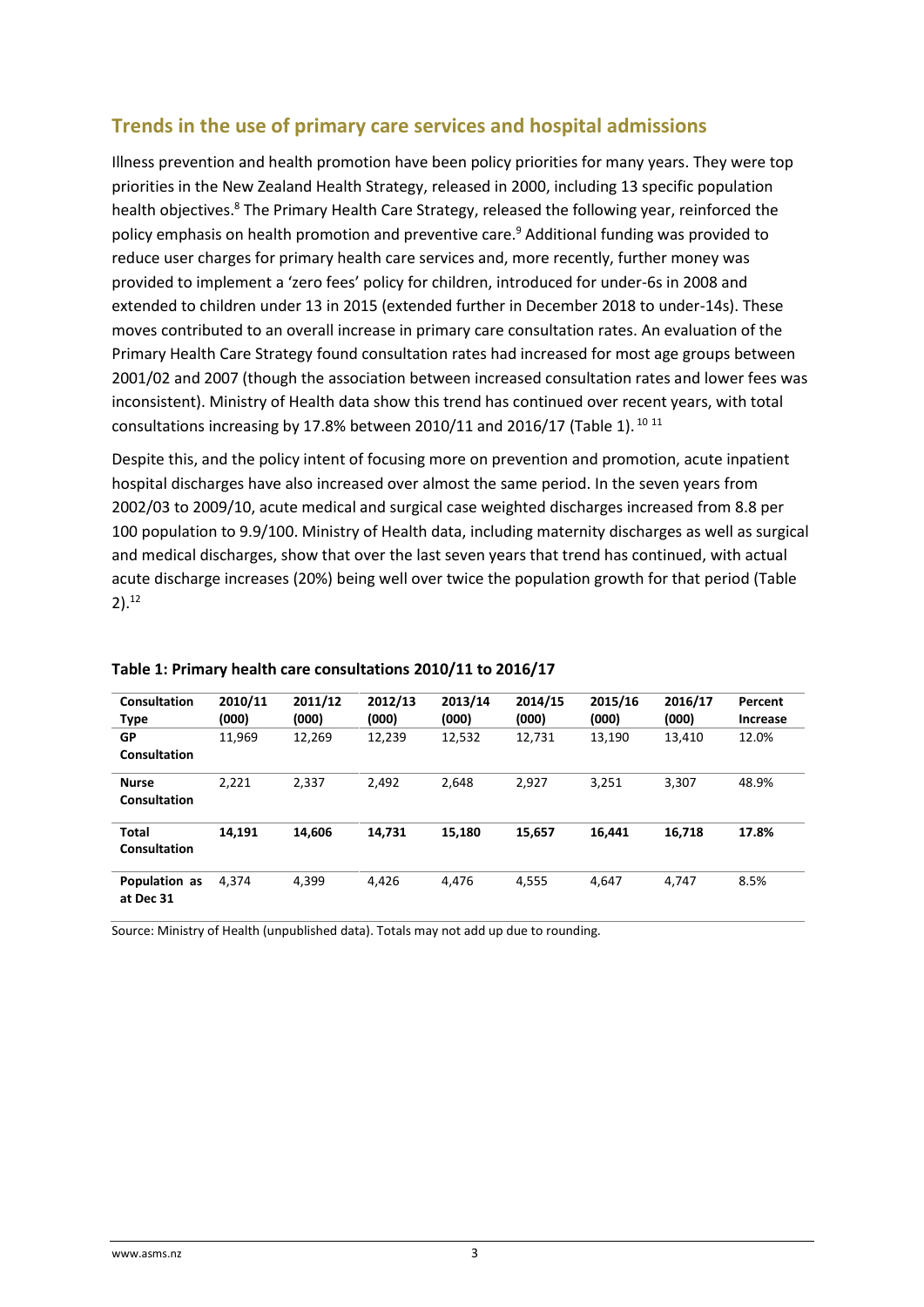|                                   | 2010/11 | 2011/12 | 2012/13 | 2013/14 | 2014/15 | 2015/16 | 2016/17 | Percent<br>increase |
|-----------------------------------|---------|---------|---------|---------|---------|---------|---------|---------------------|
| Acute (actual)                    | 509,737 | 532,613 | 545,806 | 564,244 | 576,504 | 596,503 | 611,452 | 20.0%               |
| Acute (cwd)                       | 446,578 | 452,752 | 462,411 | 469,835 | 479,223 | 499,568 | 509,797 | 14.2%               |
| Non-acute<br>actual (actual)      | 336,864 | 328,612 | 332,291 | 335,550 | 343,080 | 351,617 | 354,677 | 5.3%                |
| Non-acute<br>(cwd)                | 321,142 | 336,519 | 342,371 | 347,395 | 352,589 | 352,722 | 359,616 | 12.0%               |
| <b>Population as</b><br>at Dec 31 | 4,374   | 4,399   | 4,426   | 4,476   | 4,555   | 4,647   | 4,747   | 8.5%                |

**Table 2: Acute and non-acute DHB inpatient discharges (actual and case weighted) 2010/11 to 2016/17**

Source: Ministry of Health Caseload Monitoring Reports (data extracted from Excel spreadsheets)

Notes:

Figures include inpatient, surgical, medical and maternity discharges.

Case weights measure the resources needed for the treatment given to each patient during a hospital stay. For example, a cataract operation will receive a case weight of approximately 0.5 whereas a hip replacement would receive 4 case weights. Case weight measurements are occasionally adjusted to reflect changing practices and technology. These are expected to have a marginal effect on overall trends.

The data in Table 2 suggests non-acute patients may have been squeezed out by a combination of budget constraints, the rise in acute cases and the increase in complexity of non-acute cases, with actual non-acute patient numbers increasing by just 5.3% over seven years but translated to 12% when adjusted for case weight. More information is needed to interpret these trends but the decreasing headcounts may indicate a shifting of unmet need from primary care to hospital care. As a World Health Organization report points out, "the expansion of primary health care services … ends up identifying previously unmet needs, improves access, and tends to expand service utilisation". <sup>13</sup> But if hospital service use is unable to expand owing to budget constraints, referrals to hospital specialists can face long delays or be bounced back to GPs if patients are not considered a priority. 14 15

Increases in emergency department (ED) presentations and the use of mental health and addiction services (MHA) are also far exceeding the population growth rate. Non-admitted ED cases increased by 14.4% between 2010/11 and 2016/17 (including Acute Assessment Unit cases). And the number of unique 'clients seen' by MHA service teams grew by 50% in the years 2008/09 to 2015/16.<sup>16 17</sup>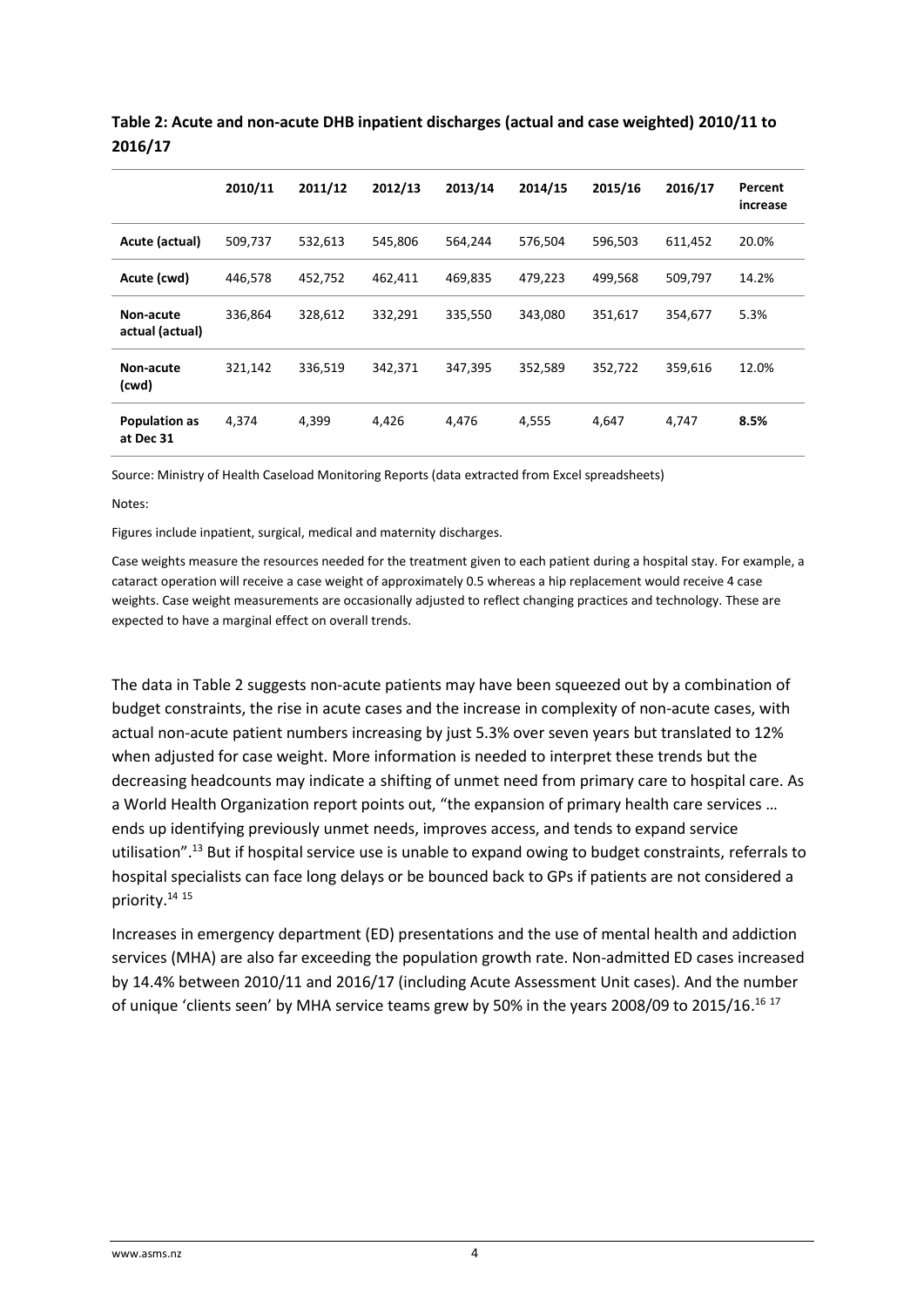## **Health improvement activities in primary care: the potential opportunities and the challenges**

Primary health care has the potential to contribute to population health at the individual and population levels. Opportunities for prevention and early intervention arise in interactions with patients. Nearly 80% of the population visit a general practitioner (GP) at least once a year, and patients attending GPs frequently have one or more risk factors for chronic disease which are amenable to intervention. Further, GPs are perceived to be the most reliable formal source of health information and can identify patients who are at risk at an early stage 18 19 20 21

In addition, practice nurses (PNs) have taken an increasing role in general practice as well as in providing lifestyle counselling to certain patient groups such as people with diabetes. Health promotion activities and lifestyle advice given by GPs and PNs can contribute to a decrease in alcohol use, smoking cessation, increased physical activity and weight reduction.<sup>22</sup>

Recent New Zealand studies examining a team-based primary health care practice model ('Health Care Homes') suggest that while they do not appear to have had an impact on hospital admissions, at least in the short term, they can help to reduce the rate of ED presentations. They are not without challenges, however, reflected in one study recommendation that: "Any future planning for wider rollout of the [Health Care Homes] in New Zealand should recognise the inter-linked multiple changes needed, and factor into model planning the necessary time and effort required to build a sustainable model and effectively embed changes."<sup>23</sup> <sup>24</sup>

A frequently-referenced paper on the contribution of primary care to health systems reported that the international evidence (mostly from the United States) shows a strong primary health care system helps prevent illness and death and is associated with a more equitable distribution of health in populations. <sup>25</sup>

A review of evidence on the advantages and disadvantages of restructuring a health care system to focus more on primary care services similarly found the strength of a country's primary care system is associated with improved population health outcomes for all-cause mortality, all-cause premature mortality, and cause-specific premature mortality from major respiratory and cardiovascular diseases. Increased availability of primary health care is associated with higher patient satisfaction and reduced aggregate health care spending.<sup>26</sup>

But while strong primary care systems with good access to services were shown to contribute to good health outcomes, the review revealed a paucity of high quality studies comparing advantages and disadvantages of primary health care and specialist hospital care in Europe; comparative studies tended to be from the United States. The review noted that differences observed may be attributable to factors such as health system financing or physician behaviour rather than where and by whom the care is delivered. The review could find no studies that specifically addressed the advantages of health care systems with robust hospital services. Consequently, the review cautions:

*Transferring evidence or care models from one setting to another without a clear understanding of the context and health system dynamics can produce unintended consequences. Caution should be exercised before embarking on reforms that favour primary care-based systems and where shifts across boundaries are concerned without clearly defining policy objectives and identifying the evidence base to support them.27*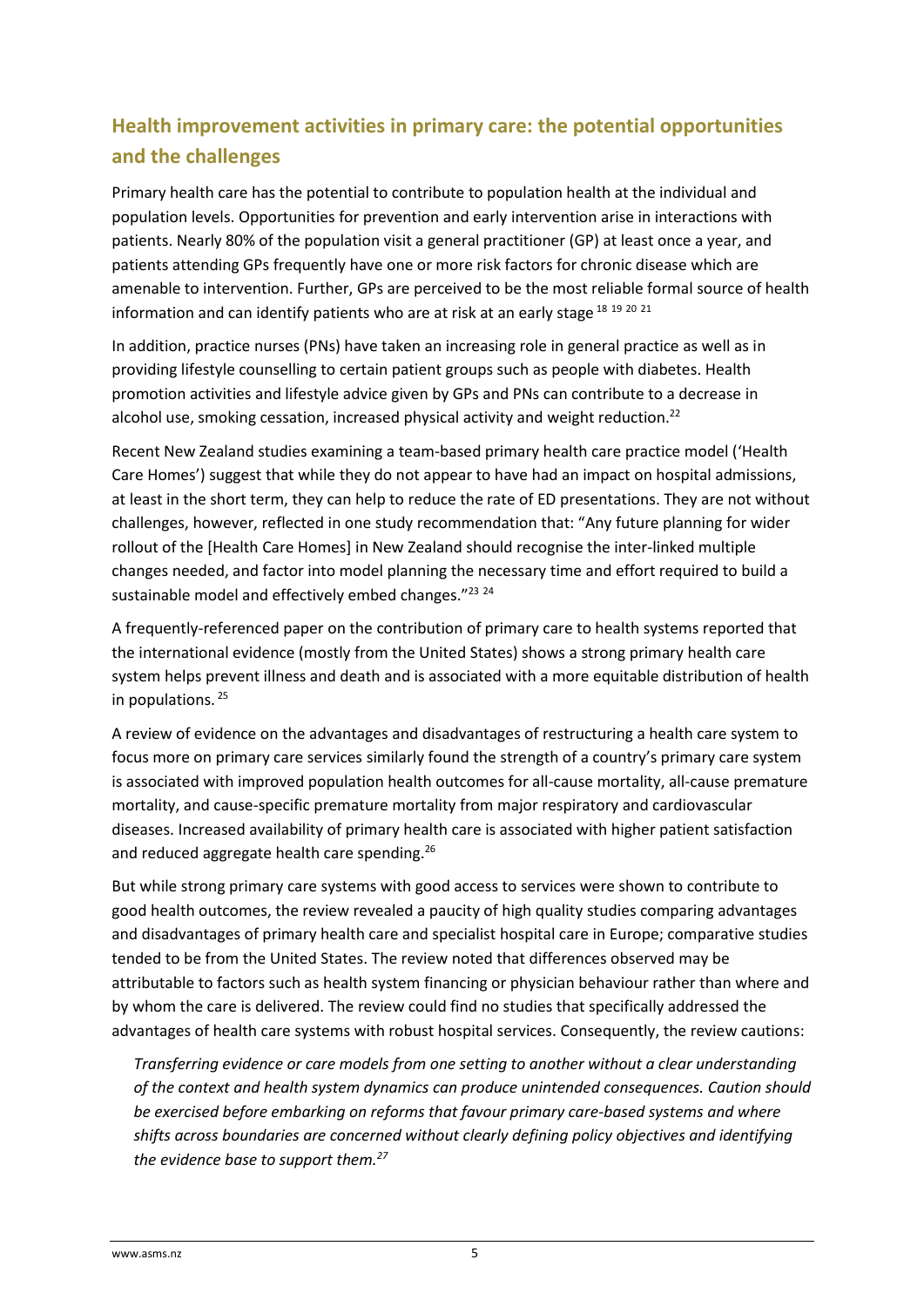A paper prepared for an inquiry into the quality of general practice in England found: "The significant gaps in the evidence base for primary prevention interventions in primary medical care affects what ill-health prevention general practice is able to carry out. In advocating a health-promoting general practice model, there is a need for better evidence to demonstrate health benefits for local communities …and also a need to identify potential practical and organisational difficulties." <sup>28</sup>

A study reviewing the evidence for managing referrals from GPs to hospital specialists found there is no 'magic bullet' to managing demand for secondary care services: "the perfect solution does not exist and issues such as the context of a particular specialty or the location of a service impacts on the generalisability of interventions". The study concluded that "the focus cannot be on primary care alone: a whole-systems approach is needed because the introduction of interventions in primary care is often just the starting point of the referral process"*.* 29

A comparison of the health system of the four countries of the United Kingdom (UK) found that amenable mortality rates (deaths which could have been prevented through better health care) more than halved between 1990 and 2010 across all countries. However, there was no apparent association with trends in the numbers of GPs per head of population over the same period. Between 1996 and 2011, England and Scotland saw similar increases in the number of 'whole time equivalent' GPs per head of population (Scotland's increases were slightly greater) but Scotland's amenable mortality rates for those aged under 75 were about 20% higher than England's.<sup>30</sup>

The evidence from New Zealand and overseas shows that in practice there are many shortcomings in health improvement activities in primary care. A Dutch study identified 41 barriers to implementing effective prevention and promotion measures in primary care, many of which are cited in other studies. Most cited barriers mentioned in the literature are lack of time, lack of confidence in providing advice and effectiveness of interventions, lack of reimbursements and lack of patient compliance or motivation. 31 32 33

#### **Lack of time**

Multi-morbidity is one of the biggest challenges facing health systems internationally as multiple disease care, not single disease care, becomes the norm in an aging society. A qualitative study of multi-morbidity clinical decision-making in New Zealand primary care, involving interviews with GPs and practice nurses, found the complexity of patients' multiple conditions caused difficulty in managing care based on number of items on the patients' agenda to be addressed in the time available. "All [GP and nurse] participants reported that lack of time … was an issue in terms of not only addressing a multimorbid patient's health needs, but also in communicating, prioritising, agreeing plans and endeavouring to get the patient engaged in self-management."<sup>34</sup>

Similarly, a qualitative study involving interviews with New Zealand GPs about their use of 'Green Prescriptions' found "time constraints within the consultation was the only main theme that emerged regarding the barriers GPs perceived to Green Prescription use".<sup>35</sup>

The 'Green Prescription' programme, prescribed in primary care services to help manage weightloss, diabetes and depression, has been shown to be effective in increasing physical activity and improving health. Despite the potential for physical activity counselling in general practice, population survey data show that 13% of New Zealand adults reported receiving physical activity advice from their GP in the previous 12 months, with 3% reported receiving a Green Prescription within the same time frame.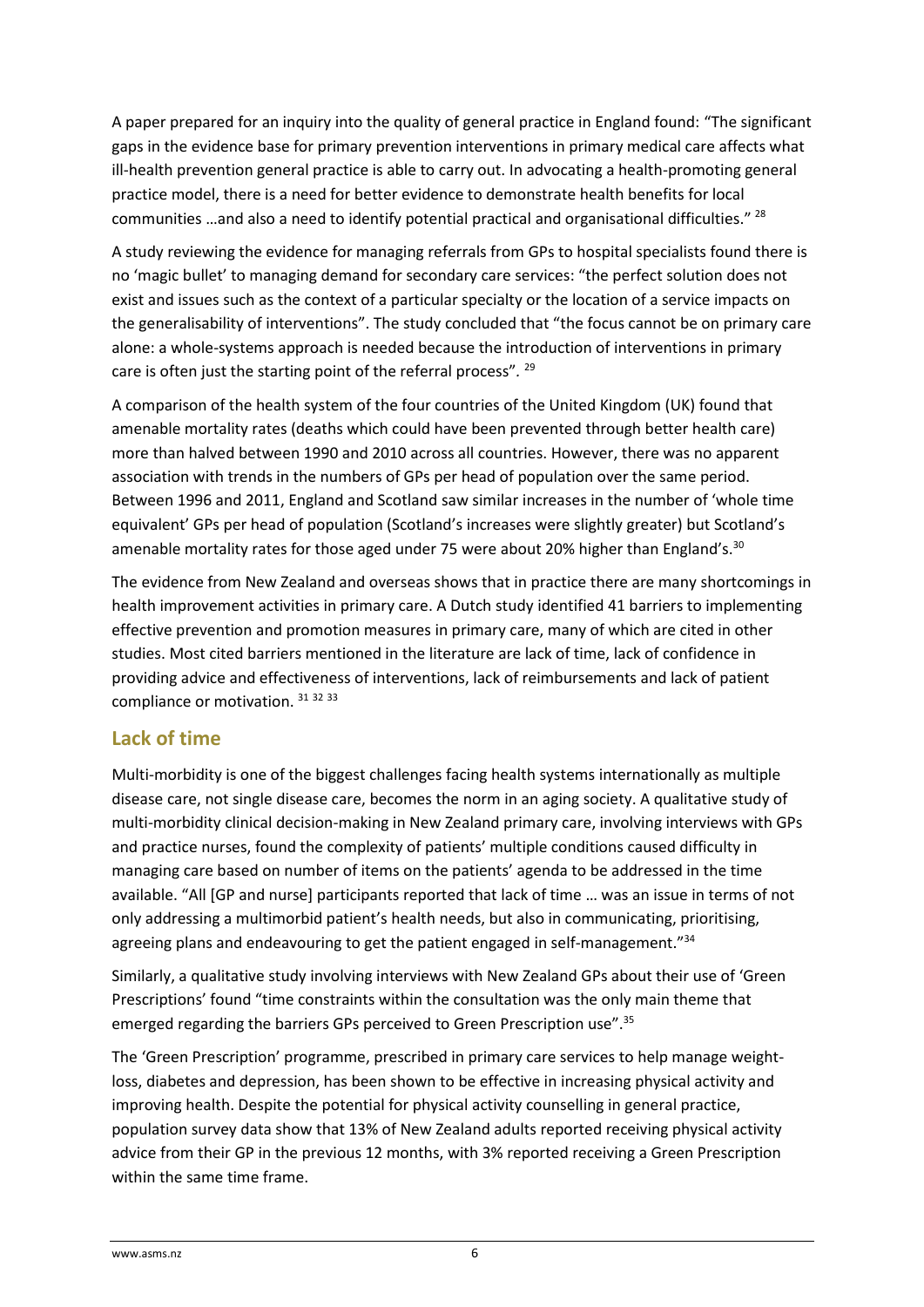A literature review on individual-level interventions for weight loss and weight loss management in primary care settings, including consideration of any factors especially relevant in New Zealand, observed that: "Intensive strategies that entail multiple follow-up visits may make unrealistic demands on limited clinical time and may simply be impractical in typical New Zealand primary care settings… Primary care practitioners often face the need to deal with more acute issues and have less time to spend on delivery of lifestyle advice."<sup>36</sup>

Constraints on consultation time are commonly cited in the literature as a major barrier – and in some cases the main barrier – to prevention and health promotion activities in primary care.  $37\,38\,39$ <sup>40 41</sup> An Australian study involving interviews with chronically ill patients and their (non-health professional) carers about their experiences with the health system reported a typical finding:

*"One of the most common challenges experienced by participants related to insufficient GP and specialist consultation time. Consultations concentrated on the immediate problem, leaving little time to discuss warning signs of emerging problems associated with the chronic illness…"<sup>42</sup>*

As well as time pressures on consultations with patients, the increasing dependence on multidisciplinary teamwork and growing complexity of illness with an aging population also requires additional clinical time for collaboration between health professionals.<sup>43</sup>

The well-documented rapidly growing pressures on mental health care, for example, requires greater collaboration between GPs and psychiatrists, as commented in one report: "In some cases … very complex patients can require weekly case conferencing with both a psychiatrist and the treating GP to appropriately manage their care, and that this is very difficult within the current funding and caseload structure.<sup>44</sup>

#### **Questions of evidence**

The claims for illness prevention in primary care often do not align with the evidence, while the evidence is, at best, mixed, sometimes contradictory, sometimes controversial.

A case in point is the 'Health Check' programme in England. This is the National Health Service (NHS) flagship for illness prevention in primary care, made available from 2009 to all adults aged 40-74. It is an attempt to do what the New Zealand Government is aiming to do: relieve pressure off hospitals through early intervention - and it has been the subject of intense debate. <sup>45</sup>

Many of its elements (for example, smoking advice, blood pressure management, and statin prescribing) are trial-proven effective interventions. An evaluation of the first four years of the programme, funded by the Department of Health, estimated that 2,500 cases of heart attack or stroke were prevented through treatments following the check, as well as helping to diagnose commonly linked conditions, including type 2 diabetes, high blood pressure and chronic kidney disease.<sup>46</sup>

However, a systematic review of the evidence of the cost-effectiveness of population-wide cardiovascular disease risk assessment and management programmes found they "lack a robust, real world, evidence basis".<sup>47</sup> A subsequent modelling study found the Health Check programme is unlikely to be cost-effective or equitable, "even when modelled two decades into the future".<sup>48</sup>

A Cochrane meta-analysis shows that promoting health checks in unselected adult patients has limited impact on cardiovascular risk and no significant impact on cardiovascular mortality.<sup>49</sup>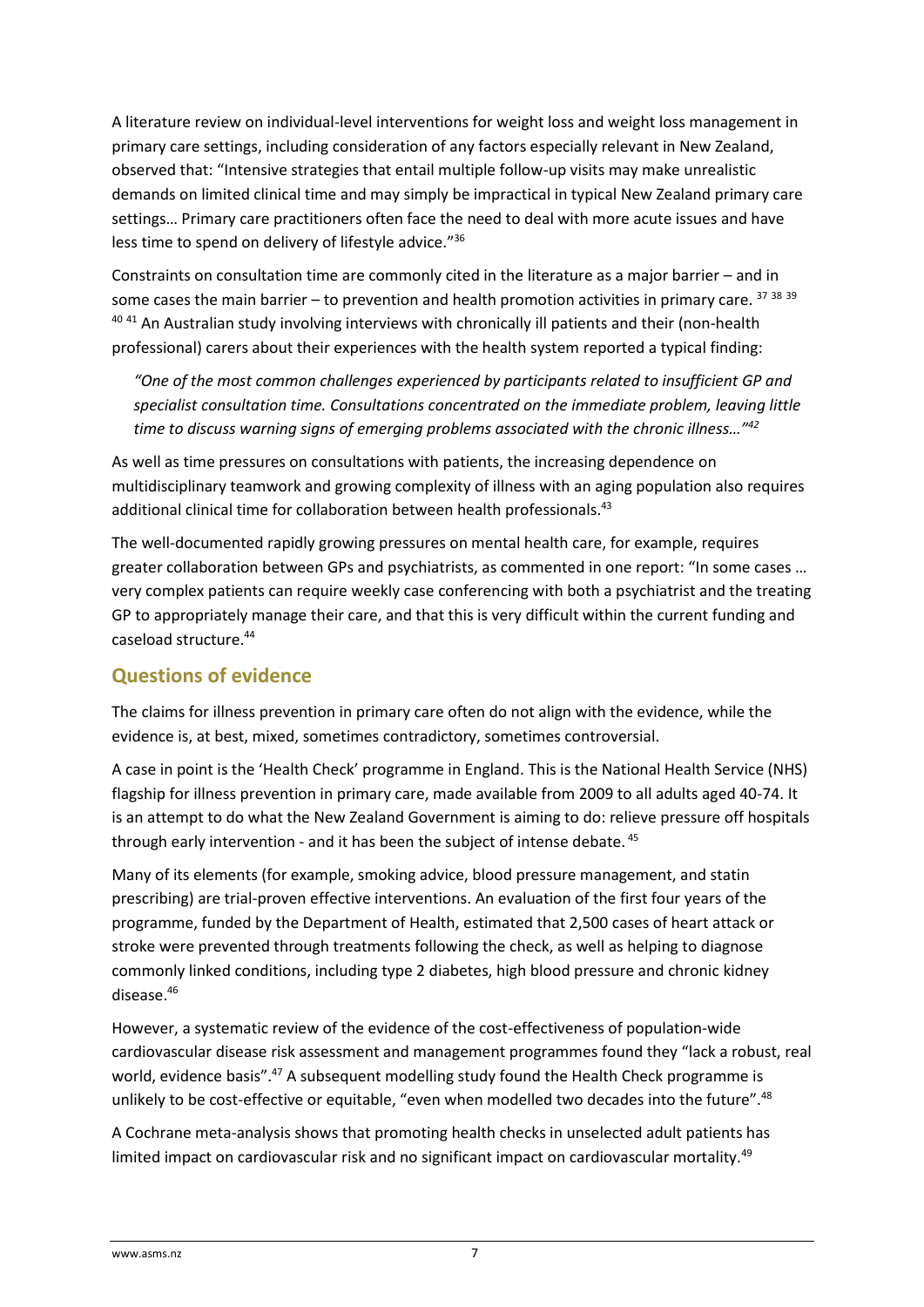Other studies have reported that 'health checks' have surprisingly little impact on the recognition of undiagnosed diabetes, hypertension, chronic heart disease, chronic kidney disease, or atrial fibrillation.<sup>50</sup> The evidence favours targeted stepped interventions, which avoid investing scarce resources in the 'worried well'.<sup>51</sup> And a Cochrane Review to assess the effects of strategies to tackle obesity highlights the paucity of information about how clinical practice or the organisation of care for people who are overweight or obese might be improved.<sup>52</sup>

The variable research findings are partly due to the fact that evidence from trials does not necessarily apply in real-world practice, because context is usually more important than content in determining the effectiveness of what is often a complex intervention. As one researcher on the effectiveness of interventions to prevent diabetes noted, "The effectiveness of interventions in the real world often falls a long way short of the maximum efficacy shown in trials." <sup>53</sup>

A further evaluation of the programme, this time of the first five years, again funded by the Department of Health and published in December 2016, estimated that Health Checks would have prevented between 4,600 to 8,400 heart attacks, strokes, or death from these causes nationwide – considerably higher than the earlier estimates.<sup>54</sup> But it came as Public Health England said earlier the same year that it would "review the emerging evidence of the programme" after another Department of Health-funded evaluation found it had fallen 'well short' of performance targets. It estimated that only one cardiovascular event was avoided each year for every 4,762 people who attended a health check.<sup>55</sup>

Conflicting study findings aside, while the programme has been under way, acute hospital admissions in England have continued to rise – by 25% in the last 10 years – and recent statistics show prolonged pressures on ED services are continuing to mount. ED attendances have increased by 25% in the last 10 years and the latest ED waiting times figures are the worst on record. <sup>56 57</sup>

Similarly in Australia, between 2012/13 and 2016/17, while GP consultations have increased as a proportion of population, emergency admissions have also increased - by 5.2% per year on average in public hospitals and 3.8% in private hospitals - while the average annual population growth was 1.6% over the same period'.<sup>58</sup> <sup>59</sup>

Despite prevention being a 'high priority' for primary care, in 2016 less than 20% of people with high cholesterol who saw a GP reached recommended cholesterol levels; less than 30% with high blood pressure who saw a GP had it adequately controlled; less than half of people with diabetes seeing a GP had recommended levels of blood pressure, blood sugar and cholesterol. While over 60% of Australians are overweight or obese, only 3.4% of GP encounters involve nutrition or weight counseling. There is little data on mental health in primary care in Australia, but in a study of the treatment of common mental disorders in general practice conducted over a decade ago, less than a third of those with mental illness received some form of intervention. Even among those with severe conditions, only half were provided with specific psychological or pharmacological treatment.<sup>60 61</sup>

### **Question of the right advice**

The gaps and wide inconsistencies in research findings on the effectiveness of illness prevention and health promotion in primary care, and doubts as to the generalisability of many findings and guidelines, make it difficult for primary care practitioners to be confident about providing the best advice to individuals. In a number of surveys, GPs admit many of them lack the knowledge or skills needed to deliver effective health promotion and illness prevention.<sup>62 63 64 65 66 67</sup>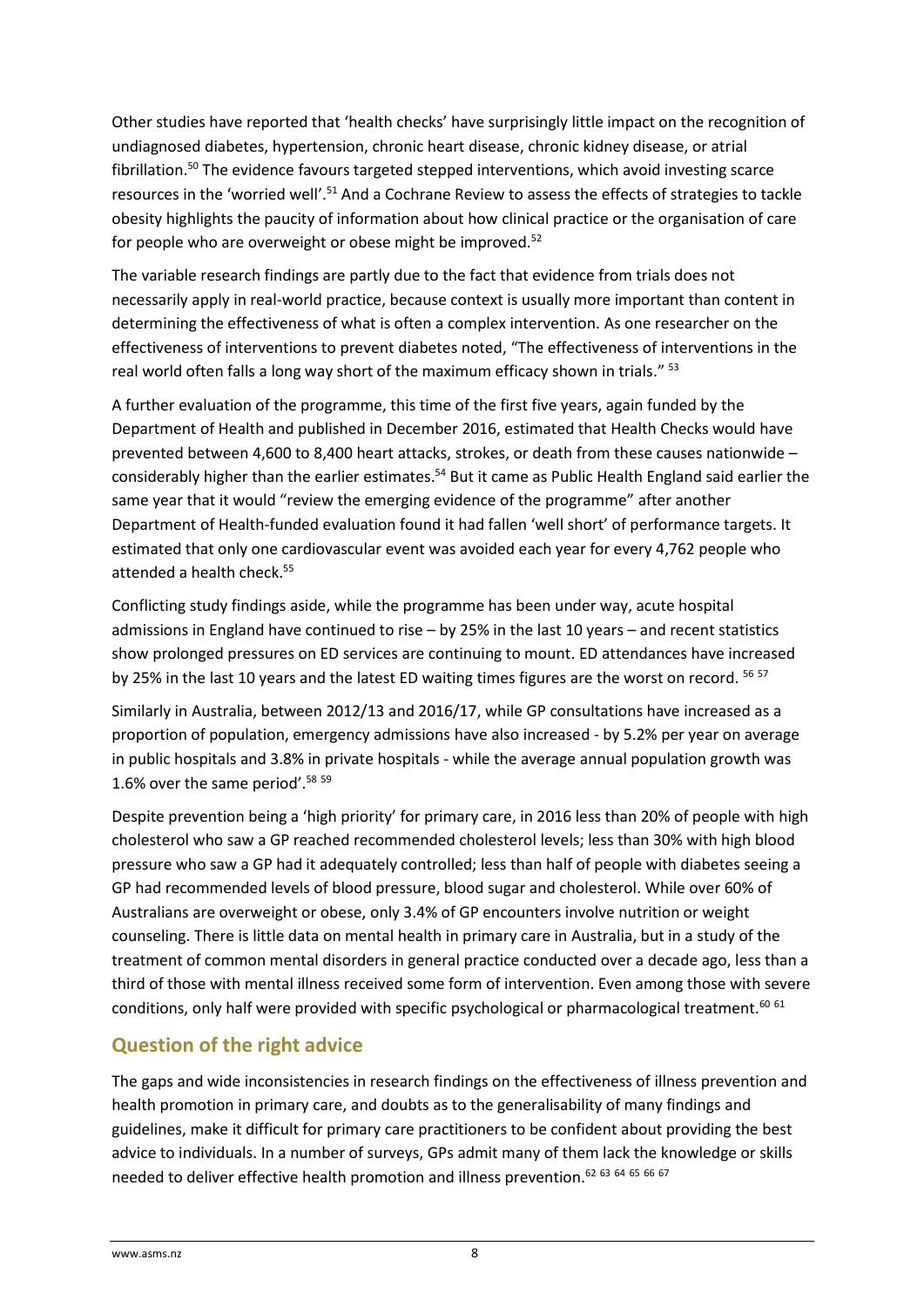According to the results of a survey by the European Network for Prevention and Health Promotion in Family Medicine and General Practice, GPs had a positive attitude to delivering disease prevention and health promotion services, but 56% reported it to be a challenge, mainly because of lack of skills and perceived ambiguity about their effectiveness.<sup>68</sup> <sup>69</sup>

Studies indicate many GPs are unconvinced their efforts to counsel patients on lifestyle issues are effective in changing behaviour. In a study of GPs who helped patients reduce alcohol consumption, 83% felt 'prepared' or 'very prepared' to provide advice but only 21% felt they were 'effective' or 'very effective' in helping patients reduce consumption. <sup>70</sup> A study on statin prescribing and lifestyle advice concluded: "Whilst approximately half of our cohort recalled receiving lifestyle advice associated with statin prescribing this did not translate into significant changes in diet or physical activity. 71

Some GPs are also concerned that giving lifestyle advice may be detrimental to the GP-patient relationship.<sup>72</sup> <sup>73</sup> As one researcher puts it, "Public health is a sensitive subject. It's not easy to strike the right balance between 'protecting' people's sensibilities and telling them hard facts about their personal behaviours that are ultimately shortening their lives."<sup>74</sup>

Other practitioners are ambivalent about the place of health promotion, and question whether they should be vested with responsibilities for 'social engineering' that they regard as the responsibility of the government.<sup>75</sup> 76

As an editorial in the *British Journal of General Practice* commented, when discussing shortcomings in the Health Checks programme: "GPs should be careful not to absolve the government of its public health obligations by substituting unproved preventive interventions aimed at the individual patient."<sup>77</sup>

Such views are underscored by many studies on the health impact of social and economic factors such as poverty, housing, education and the cultural and racial issues that have produced stark health inequality.

A major five-year study evaluating the cost-effectiveness of 150 preventive health interventions in Australia found the largest impact on population health through prevention can be achieved by a limited number of interventions, including taxation on tobacco, alcohol and unhealthy foods, and a mandatory limit on salt in basic food items (bread, cereals and margarine).<sup>78</sup>

Poverty and its flow-on effects can have a significant influence on the likelihood of potentially preventable child hospitalisation, with New Zealand children aged 0-4 years in deciles 9 and 10 being nearly two-and-a-half times more likely to end up in hospital than those in deciles 1 and 2.<sup>79</sup>

A recent study in England shows people with diabetes in the quintile group with the greatest deprivation are two-and-a-half times more likely to be admitted to hospital in an emergency than those with the least deprivation, in part because the prevalence of Type 2 diabetes is 50% higher in the former than in the latter.<sup>80</sup>

In New Zealand, a \$65 million programme on rheumatic fever prevention made little impact on the rate of the disease among young New Zealanders. As former Health Minister Hon Annette King said at the time: "Acute rheumatic fever is largely a disease of poverty, overcrowding, and healthcare inequality. Preventing it requires more than throat swabbing and publicity campaigns."<sup>81</sup>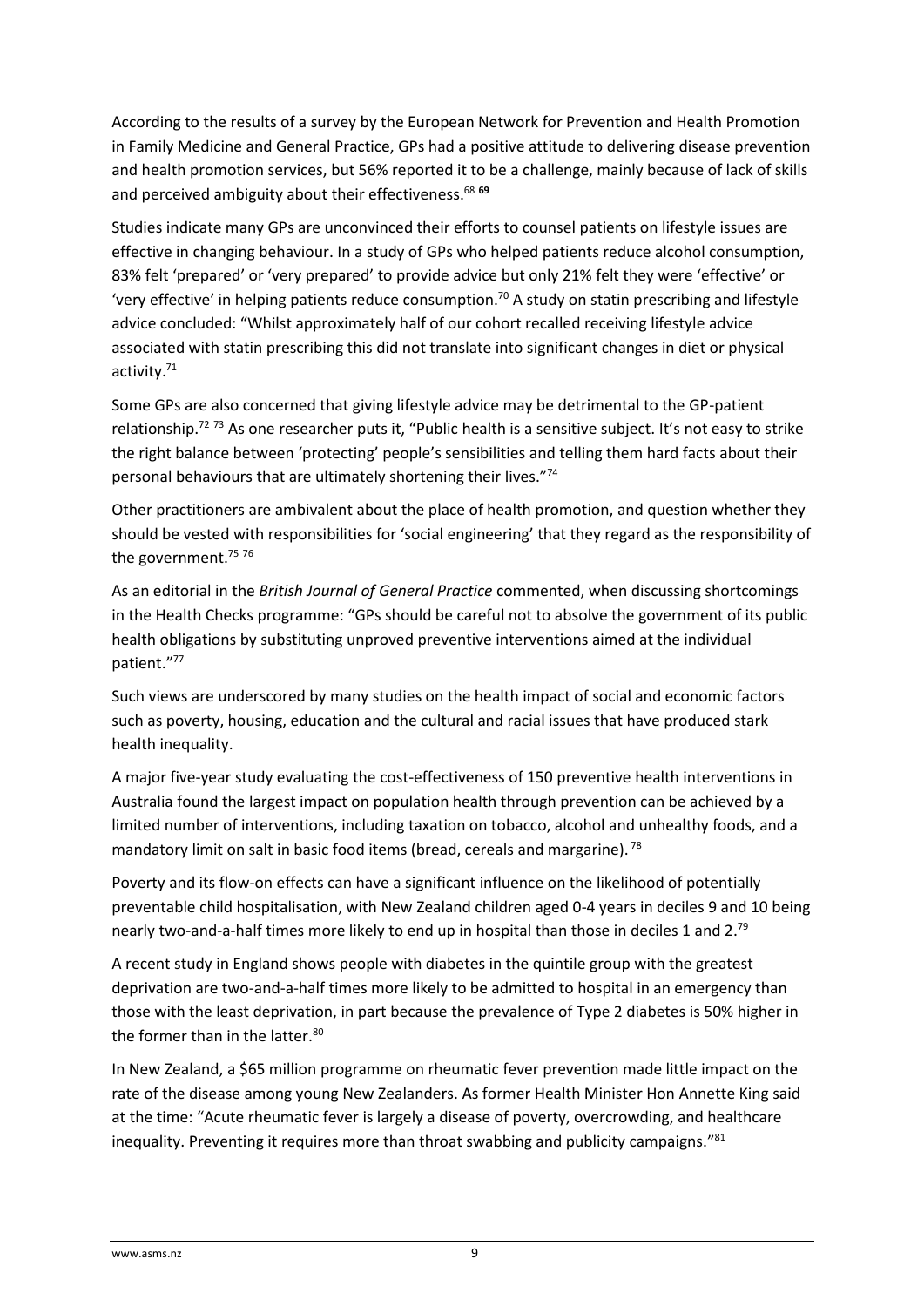### **Patient compliance**

Patients' non-adherence to lifestyle advice and treatment regimens, and practitioners' perceptions of non-adherence, have been identified in many studies as a barrier to illness prevention and health improvement.

A study on cardiovascular risk management found patients' adherence to lifestyle advice and medication varies between 20% and 90%, with most estimates converging around 50%.<sup>82</sup> Another study found 4 out of 10 patients are not taking statins regularly during the 12 months after an acute coronary event. 83

In a study on obesity management, researchers noted that conversations about obesity remain a challenge to many GPs not just because of time management and fears of causing upset but also because they may trigger lengthy discussion of dietary details but without practitioner confidence that the conversation might alter patient behaviour.**<sup>84</sup>**

*"With older obese patients it's really difficult. … They are locked into eating habits."* 

*"Patients have their own gaenda. They come with their own list. They don't want the GP talking about subjects not relevant to the list."*

New Zealand GP focus group study**<sup>85</sup>**

In a qualitative study with GPs, participants reported "a huge variation in the self-management in general as well as in medication management among different patient groups". This was seen as a particular problem for patients with multiple morbidities. <sup>86</sup>

The failure of many health education programmes to achieve their intended life-style-related behavioural-change outcomes is often directly related to the complexity of the task itself. Changing a client's health behaviour is notoriously difficult and requires concerted and systematic activities to ensure any measure of success.<sup>87</sup>

But the authors of another New Zealand study on GP opinions on weight management interventions observed, when discussing the reasons for the lack of success of weight management programmes: "Perhaps the most concerning among these is the passing of responsibility to the patient. The GPs in this study often commented that patients simply lacked the motivation, or the willpower to do something effective about their weight."<sup>88</sup>

A study on diabetes care noted that many health professionals still use older models of health education that simply provide information and expect patients to change as a result, with little acknowledgement of the challenge‐ridden gulf between knowing and changing, and indeed between change and sustained change. "Patients live in realities that differ from what health professionals understand and expect of them, and which are constrained by influences beyond patients' control." 89

A Dutch study on factors influencing health promotion activities in primary care found that most GPs participating in the study stated they were capable of fulfilling health promotion tasks but their attitudes about their perceived roles and responsibilities varied widely. To describe and visualise these differences, six different types of GPs were identified, ranging from the 'ignorer' (who saw their role in health promotion as limited and that the government should take more responsibilities) to the 'nurturer' (who saw their role as like that of a teacher, "to raise and educate their patients").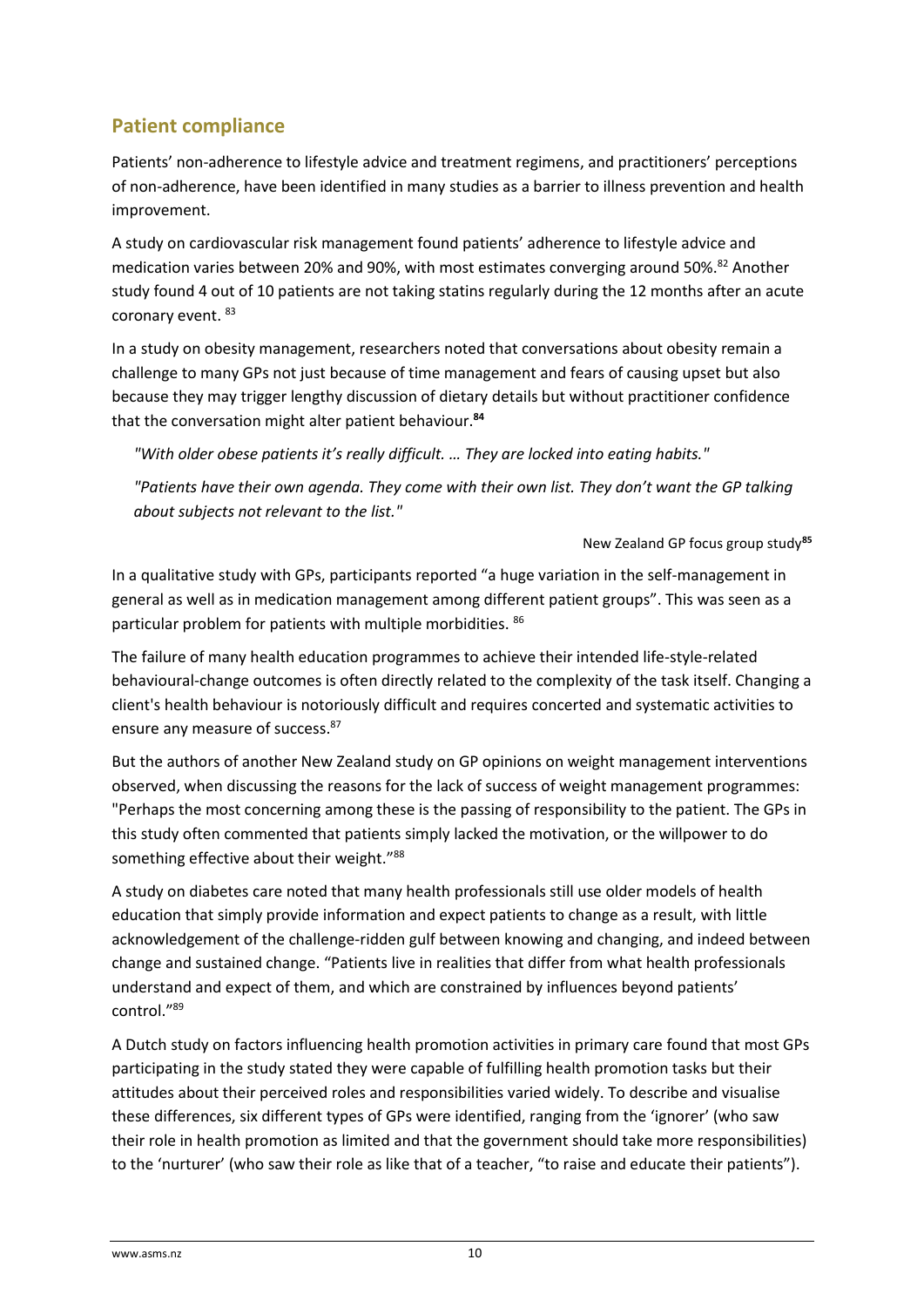Sometimes a GP fitted into several roles, depending on the lifestyle factor she/he had to deal with. For example, a nurturer can become an ignorer when there is a patient with alcohol problems. "It may depend on the lifestyle topic, the problem, the patient and/or the situation in which role a GP fits."

Practice nurses (PNs) were also asked about their attitudes. "They were unanimous. PNs stated that patients are always responsible for their own lifestyle and they quit giving support if a patient does not want to change or does not appreciate it when his or her lifestyle is discussed.**" 90**

#### **Financial incentives/disincentives**

Under the Primary Health Care Strategy the use of capitation (via Primary Health Organisations – PHOs) as the basis for allocation of government funding for primary health care was intended to among other things embed a population approach to local planning and a greater focus on illness prevention and health promotion.<sup>91 92 93</sup> However, an analysis of the implementation of the strategy observed:

*There does not however appear to have been a forum (or thirst) for a national debate about how to strengthen and extend general practice within the framework of the Strategy, nor any attempt to analyse the incentives within the general practice system. Instead, government pressed on with roll-outs of funding intended to reduce co-payments in general practice and, via capitation funding, hoped there would be a shift towards a more multidisciplinary and preventative model of care delivery.<sup>94</sup>*

The analysis also noted a frequent criticism was that "the standard New Zealand experience of general practice (a 15-minute consultation with a GP) has not largely changed since 2001". This raised questions about the extent to which consultations were used in relation to preventive as well as reactive care and how far a capitation funding approach was being used to shift the paradigm of primary health care towards a more preventative and population focus.

Another analysis found: "Few practices said that the adoption of capitation funding, providing the possibility of greater flexibility in meeting patient needs, had altered their mode of operation."<sup>95</sup>

Probably the most important factors in this respect is the continuing existence of patient copayments. As researchers warned in 1999:

*'In theory, capitation reduces incentives to over-service that fee-for-service funding encourages, and encourages preventative health care and health promotion. The extent to which this outcome is financially encouraged depends on the level of patient co-payment. If providers derive significant income from co-payments, the benefit of capitation is lost. Co-payments should be as low as possible, and preferably zero.'<sup>96</sup>*

A report examining issues around primary care patient fees asserts that despite the contract between district health boards and PHOs for the allocation of capitation funding, it remains unclear as to whether funding is being passed to practices and practitioners in the form of capitation, and how far providers feel obliged to change their approach to care in line with what is intended by a capitation funding system. They argue that as well as contracts being incomplete, there is a lack of incentives that influence GPs' decisions.97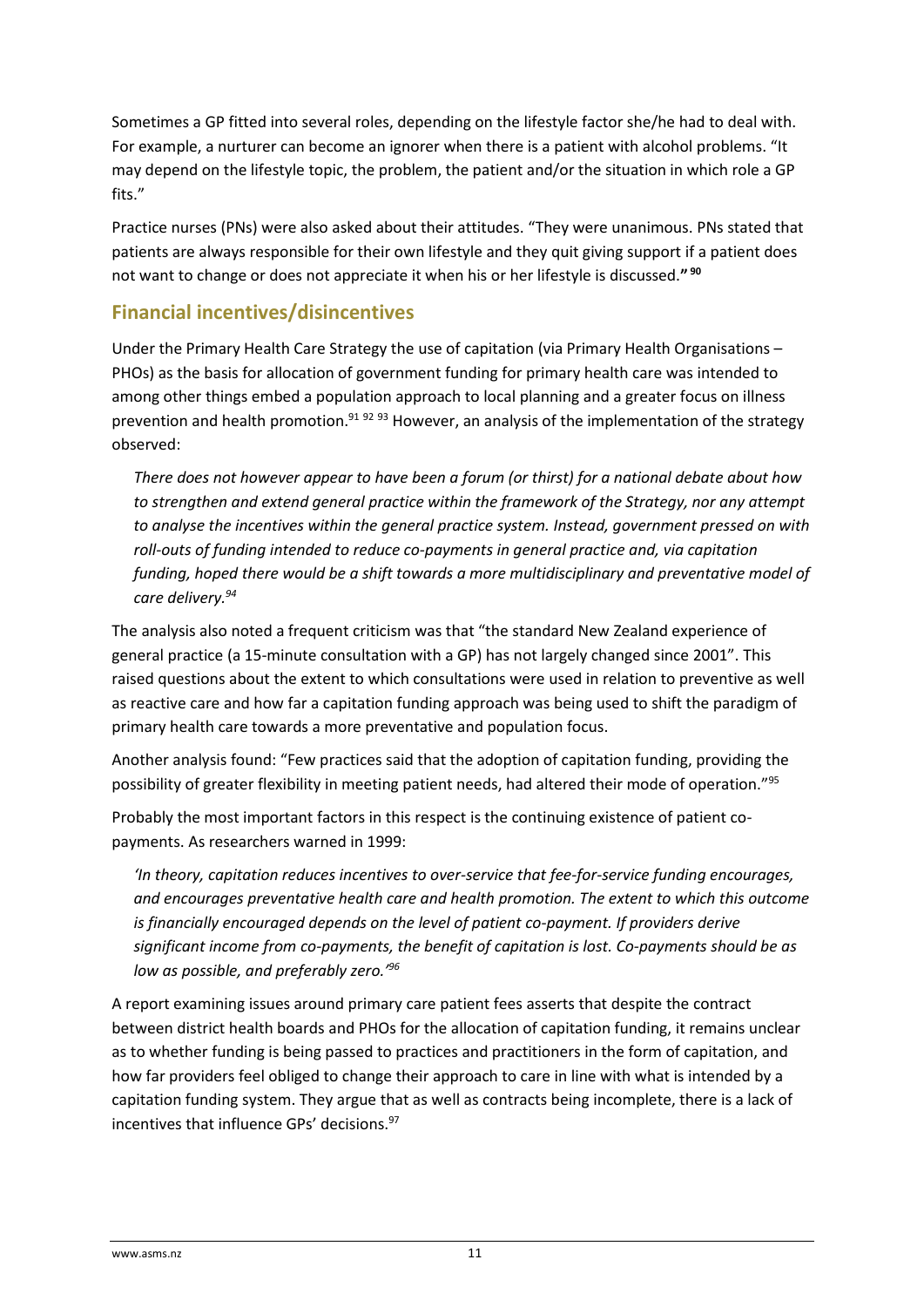This incomplete process of contracting, together with the continuing existence of patient fees, has meant that there have been few levers available to PHOs, or the health system more generally, to incentivise or monitor change within primary care provision. As one study concluded:

*As long as there continues to be a widespread fee-for-service culture in primary health care, it will be difficult to develop population approaches to the provision of health care.<sup>98</sup>*

Not least, the patient user charge and limited availability of primary care services for many people create significant access barriers. While measures to reduce fees under the strategy have reduced these barriers to some extent, mostly for children (in 2015/16 just 3% of children are reported to have not gone to a GP when they needed to due to cost), one in seven adults report not visiting a GP due to cost.

Reduced fees do not seem to have always been associated with increased rates of consultation, however.<sup>99</sup> A variety of explanations have been put forward to explain differences in access, including cost, location, transport, attitudes of doctors, acceptability of the service, and knowledge of the importance of care.<sup>100</sup> The New Zealand Health Survey shows 29% of adults reported one or more types of unmet need for primary health care in 2015/16, up from 27% in 2011/12. And 24% of children experienced one or more types of unmet need, up from 20% in 2011/12.

These increases were mainly driven by more adults and children not being able to get an appointment at their usual medical centre within 24 hours when they wanted to. <sup>101</sup>

*A key is issue for the health system is the inability to control where doctors set up practice. There is significant variation across districts in the ratio between the number of GPs and the size of the population. It is unlikely that this will change unless appropriate incentives are found to draw GPs to under-served and rural areas.<sup>102</sup>*

#### **Conclusion**

Primary health care has the potential to contribute to population health at the individual and population levels. However, its effectiveness generally has fallen well short of potential due to a range of countering factors. Consequently, despite increased use of primary care and an emphasis on prevention and promotion policies, acute hospital admissions have continued to increase well above population growth rates.

None of the barriers to delivering effective primary care are simple to address. They require a political commitment to an inclusive, long-term strategy, with the necessary resources, including recognition that a well-functioning primary care service is dependent on well-functioning, accessible hospitals.

To reduce pressure on hospitals, a 'systems approach' is needed with strong *relational* integration between hospital services, primary care and social services, to provide a patient-centred continuum of care.

#### **Discussion**

Internationally, sitting behind much of the discussion about how to improve health systems is the question, sometimes explicit but more often not, of how to contain cost. Given that hospital services are the biggest cost item, the question inevitably becomes one of how to contain *hospital* costs. One obvious answer – to reduce the need for hospital services – usually leads to policies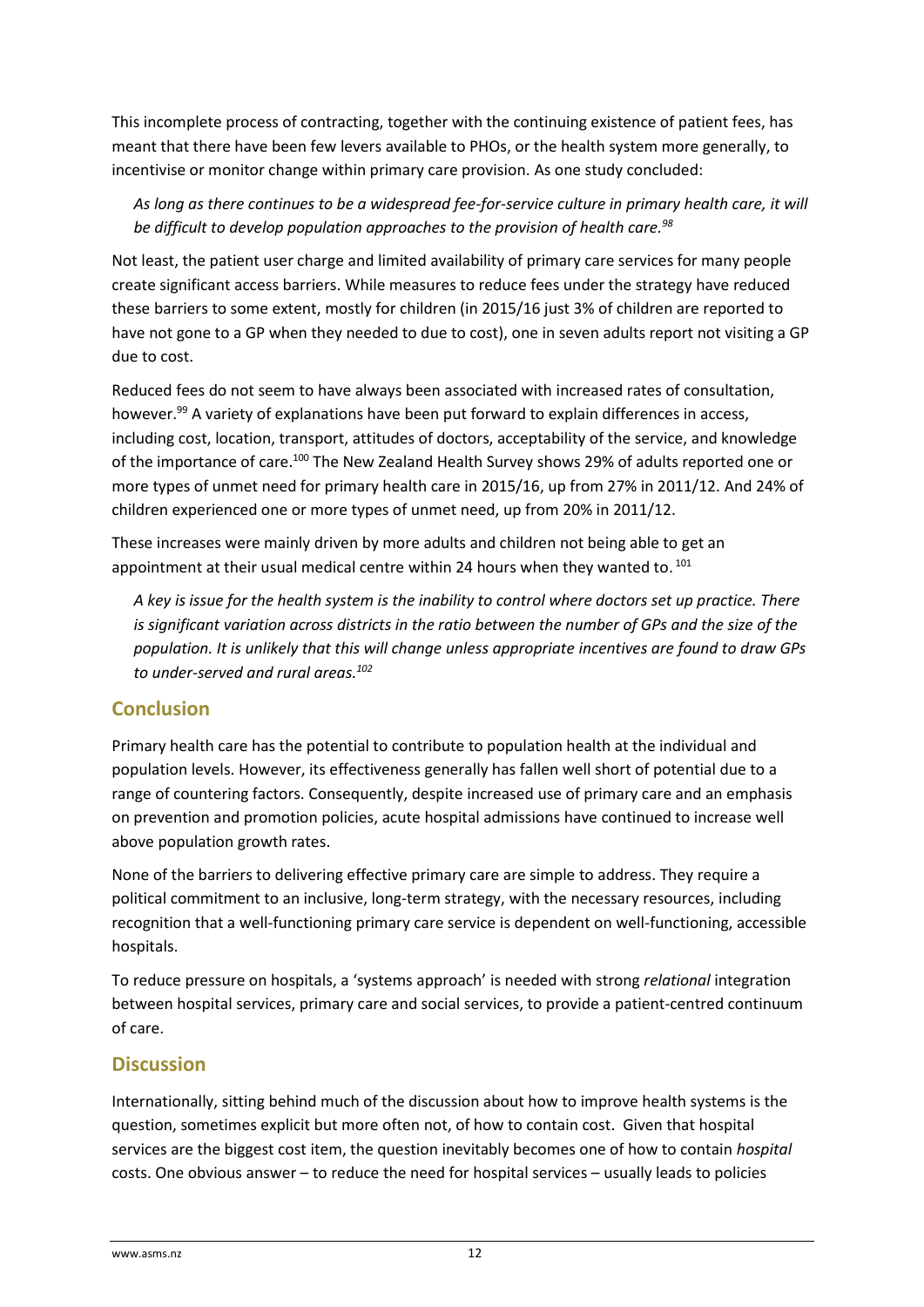aimed at strengthening primary care. In an environment of constrained government spending this often means shifting resources from hospitals to primary care. Calls for such a shift are common in health systems discussions.

Studies have shown that a 'strong' primary health care system has the potential to contribute to population health at the individual and population levels. It can help to prevent illness and death. Nevertheless, the evidence also shows clearly that attempts at prevention in primary care are having little impact on reducing pressure on hospital services.

So what is needed for a primary care system to be 'strong'? Or put another way: what is needed to address its weaknesses? And would it be enough to reduce pressure on hospitals?

Each of the common barriers discussed here is significant on its own. None are simple short-term fixes. Nor are they cheap. They require political commitment to a well-thought-through, properly resourced long-term strategy aimed at systematic continuous improvement. Arguably the most urgent issues to be addressed are the removal of the fee-for-service arrangements (to both remove the cost barriers for patients and to help realise the potential benefits of capitation funding), and primary care workforce shortages. On the latter point, an analysis of the Primary Health Care Strategy observed:

*It was noted from all levels of the system that practice staff members were often overwhelmed by work demands and that this prevented them from adopting new programmes or improving existing processes.<sup>103</sup>*

If that were an important issue to address in the 2000s – the period analysed – it is likely to be even more so today, with primary care consultation rates continuing to increase faster than population growth.

But as well as removing the barriers to achieving effective primary care services discussed here, primary care's effectiveness depends on an equally strong and accessible hospital service.

To reduce pressures on hospitals, the evidence points to a 'systems approach' being required, recognising the need to view the health system as a 'whole' of inter-related and inter-dependent parts rather than as a group of separate entities. The quality of the interaction between these parts is a critical factor.<sup>104</sup> <sup>105</sup> <sup>106</sup>

A common theme identified as helping to contain increases in hospital admissions includes better integration between primary care and social services and between primary and hospital care, to facilitate the full continuum of care around the needs of the patient, including more effective hospital discharge programmes. Context is also important: interventions for certain groups of patients may not necessarily work for others. This is especially so for the growing number of dependent older people with multi-morbidity either being cared for at home or in aged care facilities.<sup>107</sup> <sup>108</sup>

Again, these are not simple fixes. As one commentator put it, there is an online graveyard of policies and programmes that, over the years, sought to bring about integrated health care.<sup>109</sup> But there is a growing understanding internationally of how to achieve successful integration with examples, including the 'Canterbury Initiative' at Canterbury DHB and Kaiser Permanente in the United States, that have brought about significant service improvements.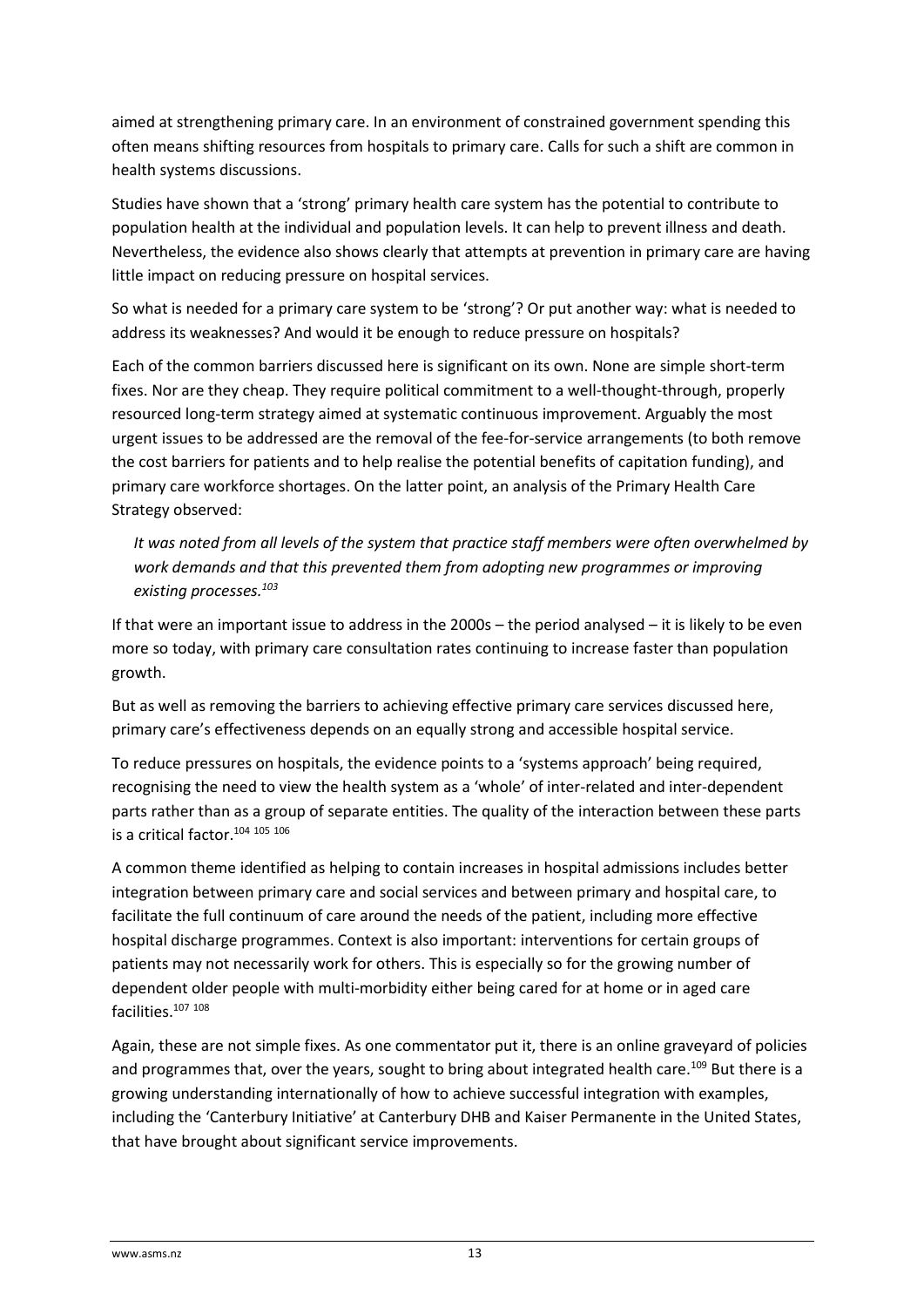In Canterbury, incremental moves to better integrate hospital and community services have led to more services being provided in the community. Among a number of positive performance measures, Canterbury's acute medical admission rate, though slowly increasing as the population ages and more people are living with long-term conditions, was 26% lower than the national average in 2016/17, while the DHB's avoidable admission rate was 30% below the national rate.<sup>110 111</sup> <sup>112</sup>

The changes in Canterbury have been the result of collaborative working, relying on system leadership, strong relationships and staff engagement across all services.

Notably, the process involves many different initiatives developed and implemented 'from within, by empowering clinicians and others who are prepared to take responsibility for changing the way things work, instead of seeking to drive change through external stimuli…' Clinical leadership is 'not focused on just a few heroic individuals in formal leadership roles,' but is shared and distributed as a collective responsibility.<sup>113</sup>

This is consistent with international case studies on integration of services, which suggest successful integration is possible only if it comes from the 'bottom up' through the development of specific micro-level interventions. Integration is relational rather than structural. It takes some years – in fact it is an ongoing process of continuous improvement – and requires upfront and ongoing investment.<sup>114</sup> <sup>115</sup>

Nor have moves to better integrate services in Canterbury involved the superficial notion of 'shifting resources from hospital to community'. The initiative has not led to a cut in beds or in resources being taken from hospitals in absolute terms.

Expectations that new models of health care on their own will enable disinvestment in acute hospitals is probably unrealistic. A more realistic goal would be to bend the demand curve, slowing but not reversing – growth. $^{116}$ 

Indeed, the evidence shows clearly that all the efforts to improve the effectiveness of the health system over the longer term will struggle to make much headway in reducing the need for acute hospital care without addressing the broader population health issues. Policies with the greatest impact on reducing the need for hospital services lie outside the health system. As discussed above, they relate to tax and regulation aimed at reducing smoking and consumption of alcohol and unhealthy foods, as well as addressing the well-recognised determinants of ill health such as poverty and poor housing.

Integrated care, distributed clinical leadership, workforce requirements, health funding needs and the determinants of ill health will be the subjects of future *Research Briefs*.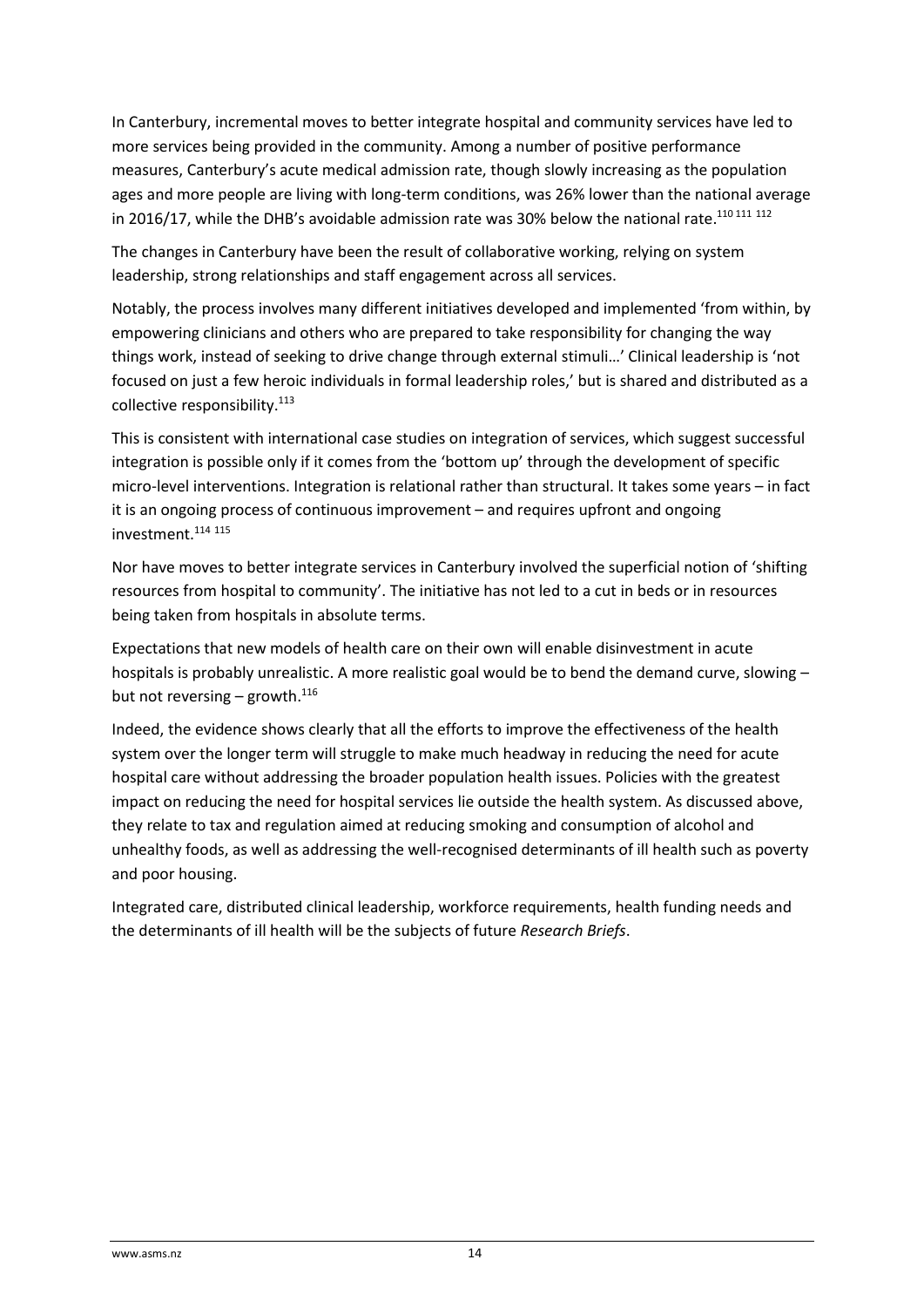#### **References**

1

<sup>5</sup> NZ Labour Party Health Policy: Reducing GP fees, 2017. [https://www.labour.org.nz/gp\\_fees](https://www.labour.org.nz/gp_fees)

<sup>6</sup> NZ Treasury. Vote Health: The Estimates and Appropriations 2018/19 – Health Sector B.5 Vol 6, May 2018.

<sup>7</sup> Rosenberg B, Keene L. *How much Health funding is needed in Budget 2018 to maintain current service levels?* Working Paper on Health, No 19, NZCTU-ASMS, 15 May 2018[. https://www.asms.org.nz/wp-content/uploads/2018/05/How-Much-](https://www.asms.org.nz/wp-content/uploads/2018/05/How-Much-Funding-Does-Health-Need-in-Budget-2018.pdf)[Funding-Does-Health-Need-in-Budget-2018.pdf](https://www.asms.org.nz/wp-content/uploads/2018/05/How-Much-Funding-Does-Health-Need-in-Budget-2018.pdf)

<sup>8</sup> King, Hon A. *New Zealand Health Strategy*, Ministry of Health, December 2000.

<sup>9</sup> King, Hon A. *Primary Health Care Strategy*, Ministry of Health, February 2001.

<sup>10</sup> Raymont A, Cumming J*. Evaluation of the Primary Health Care Strategy: Final Report.* Wellington: Health Services Research Centre, Victoria University of Wellington, September 2013.

<sup>11</sup> Ministry of Health, unpublished data obtained May 2018.

<sup>12</sup> Ministry of Health. Caseload Monitoring Reports[. https://www.health.govt.nz/nz-health-statistics/health-statistics-and](https://www.health.govt.nz/nz-health-statistics/health-statistics-and-data-sets/district-health-board-data-and-stats/caseload-monitoring-reports)[data-sets/district-health-board-data-and-stats/caseload-monitoring-reports](https://www.health.govt.nz/nz-health-statistics/health-statistics-and-data-sets/district-health-board-data-and-stats/caseload-monitoring-reports)

<sup>13</sup> Atun R. *What are the advantages and disadvantages of restructuring a health system to be more focused on primary care services?* WHO Europe, January 2004.

<sup>14</sup> Waikato DHB. Unpublished data 2018.

<sup>15</sup> Ministry of Health. First Specialist Appointments (FSA) data, 2017. [https://www.health.govt.nz/publication/national](https://www.health.govt.nz/publication/national-patient-flow-prioritisation-outcome-referrals-first-specialist-assessment-tables)[patient-flow-prioritisation-outcome-referrals-first-specialist-assessment-tables](https://www.health.govt.nz/publication/national-patient-flow-prioritisation-outcome-referrals-first-specialist-assessment-tables)

 $16$  Ibid

<sup>17</sup> Rosenberg B, Keene L. *Budget 2017 mental health funding 'boost' – a cut in real terms*, NZCTU and ASMS, May 2017. [https://www.asms.org.nz/wp-content/uploads/2017/06/Budget-2017-mental-health-funding-boost-a-cut-in-real](https://www.asms.org.nz/wp-content/uploads/2017/06/Budget-2017-mental-health-funding-boost-a-cut-in-real-terms_168083.3.pdf)[terms\\_168083.3.pdf](https://www.asms.org.nz/wp-content/uploads/2017/06/Budget-2017-mental-health-funding-boost-a-cut-in-real-terms_168083.3.pdf)

<sup>18</sup> Ministry of Health. New Zealand Health Survey: Annual Update of Key Results 2015/16, Ministry of Health, December 2016.

<sup>19</sup> Geense W, van de Glind I, et al. Barriers, facilitators and attitudes influencing health promotion activities in general practice: an explorative pilot study, *BMC Family Practice* 2013, 14:20<http://www.biomedcentral.com/1471-2296/14/20>

<sup>20</sup> Ball L, Desbrow B, Leveritt M. An exploration of individuals' preferences for nutrition care from Australian primary care health professionals *Australian Journal of Primary Health*, 2014, 20, 113–120 http://dx.doi.org/10.1071/PY12127

<sup>21</sup> Pirkis J, Blashki G, Murphy A, et al. The contribution of general practice based research to the development of national policy: case studies from Ireland and Australia, *Australia and New Zealand Health Policy* 2006, 3:4 doi:10.1186/1743-8462- 3-4

<sup>22</sup> Geense et al (2013)

<sup>23</sup> Ernst & Young. *Evaluation of the New Zealand Health Care Home, 2010-2016*. Retrieved from http://www.healthcarehome.co.nz/wp-content/uploads/2017/03/EY-Health-Care-Home-Evaluation-2017.pdf

<sup>24</sup> Dasgupta K, Pacheco G. *Health Care Homes: Early evidence from Wellington*, NZ Work Research Institute/AUT University, September 2018.

<sup>25</sup> Starfield B, Shi L, Macinko J. "Contribution of Primary Care to Health Systems and Health." *The Milbank Quarterly* 2005, 83(3)(3): 457-502.

<sup>26</sup> Atun (2004)

<sup>&</sup>lt;sup>1</sup> NZ Labour Party Health Policy: Reducing GP fees, 2017. [https://www.labour.org.nz/gp\\_fees](https://www.labour.org.nz/gp_fees)

<sup>2</sup> Blank L, Baxter S, Woods HB, et al. Referral interventions from primary to specialist care: a systematic review of international evidence, *Br J Gen Pract* 2014; DOI: 10.3399/bjgp14X682837

<sup>3</sup> Clark, Hon D. Draft Terms of Reference: Review of New Zealand Health and Disability Sector, 29 May 2018

<sup>4</sup> Clark, Hon D. Major review of health system launched, media statement, 29 May 2018.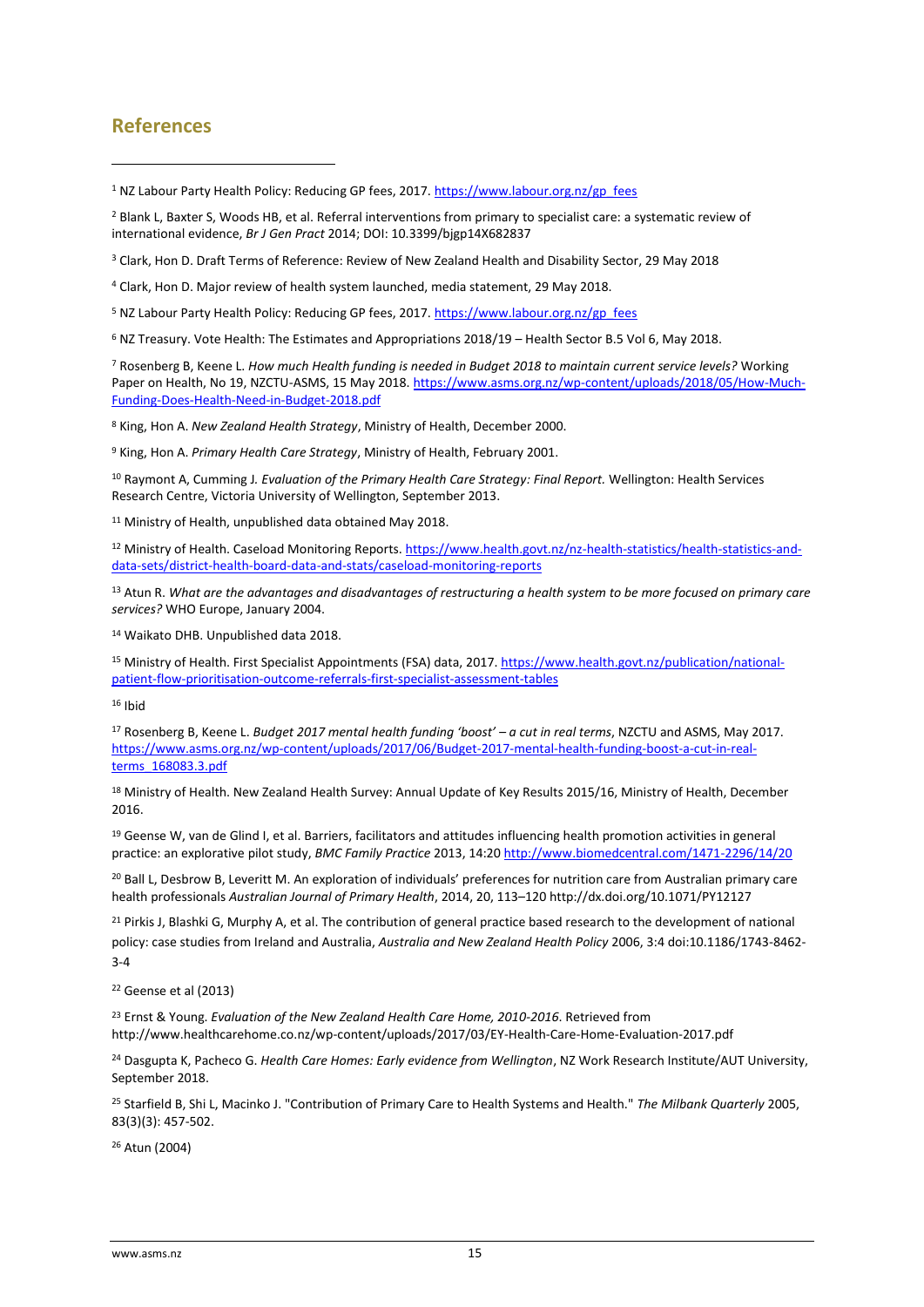**.** <sup>27</sup> Ibid

<sup>28</sup> Boyce T, Peckham S, et al. *A proactive approach: Health promotion and ill-health prevention*, The King's Fund, 2010.

<sup>29</sup> Blank et al (2014)

<sup>30</sup> Bevan G, Karanikolos M, Exley J, et al*. The four health systems of the United Kingdom: how do they compare?* The Health Foundation, Nuffield Trust, April 2014.

<sup>31</sup> Geense et al (2013)

<sup>32</sup> Walter U, Flick U, Neuber A, et al. Putting prevention into practice: qualitative study of factors that inhibit and promote preventive care by general practitioners, with a focus on elderly patients, *BMC Family Practice* 2010 Sep 20;11:68

33 Harris, M. The interface between primary health care and population health: challenges and opportunities for prevention, *Public Health Research & Practice*, January 2016; Vol. 26(1):e2611601.

34 Stokes T, Tumilty E,,et al. Multimorbidity, clinical decision making and health care delivery in New Zealand Primary care: a qualitative study, *BMC Family Practice* 2017;18:51.-

<sup>35</sup> Patel A, Schofield G, et al. General practitioners' views and experiences of counselling for physical activity through the New Zealand Green Prescription program, *BMC Family Practice* 2011, 12:119.

<sup>36</sup> Kerdemelidis M. *The effectiveness of diet, physical activity and behavioural interventions for weight loss among adults in primary care settings*, Canterbury DHB, June 2015.

<sup>37</sup> Bucher S, Maury A, Rosso J, et al. Time and feasibility of prevention in primary care, *Family Practice*, 2017, Vol. 34, No. 1, 49–56.

38 Messina J, Campbell S, Morris R, Eyles E, Sanders C (2017) A narrative systematic review of factors affecting diabetes prevention in primary care settings. PLoS ONE 12(5): e0177699.

<sup>39</sup> Kimberly S, Yarnall M, Kathryn I, et al. Primary Care: Is There Enough Time for Prevention? *American Journal of Public Health*, April 2003, Vol 93, No. 4.

<sup>40</sup> Geense et al (2013)

41 Gravel K, Legare F, Graham ID. Barriers and facilitators to implementing shared decision-making in clinical practice: a systematic review of health professionals' perceptions, *Implement Sci* 2006*;* 1: 16.

42 Mirzaei M, Aspin C, et al. 'A patient-centred approach to health service delivery: improving health outcomes for people with chronic illness'. *BMC Health Services Research* 2013; 13: 251.

<sup>43</sup> ASMS. *Path to Patient Centred Care,* Health Dialogue, Issue 15; 14-18, March 2018. https://www.asms.org.nz/wpcontent/uploads/2018/03/Patient-Centred-Care-Health-Dialogue-WEB.pdf

<sup>44</sup> RANZCP. *Minding the Gaps: Cost barriers to accessing health care for people with mental illness*, 2015.

<sup>45</sup> NHS. What is an NHS Health Check[? https://www.nhs.uk/conditions/nhs-health-check/what-is-an-nhs-health-check](https://www.nhs.uk/conditions/nhs-health-check/what-is-an-nhs-health-check-new/#do-nhs-health-checks-work)[new/#do-nhs-health-checks-work](https://www.nhs.uk/conditions/nhs-health-check/what-is-an-nhs-health-check-new/#do-nhs-health-checks-work)

<sup>46</sup> Robson J, Dostal I, Sheikh A, et al. The NHS Health Check in England: an evaluation of the first 4 years. *BMJ Open* 2016;6: e008840.

47 Lee J, Lawson K, Wan Y, et al. Are cardiovascular disease risk assessment and management programmes cost effective? A systematic review of the evidence. *Prev Med*. 2017; 99: 49±57.

48 Kypridemos C, Collins B, McHale P, et al. (2018) Future cost-effectiveness and equity of the NHS Health Check cardiovascular disease prevention programme: Microsimulation modelling using data from Liverpool, UK. *PLoS Med* 15(5): e1002573.

49 Ebrahim S, Taylor F, Ward K, et al. Multiple risk factor interventions for primary prevention of coronary heart disease. *Cochrane Database Syst Rev* 2011; 19(1): CD001561.

<sup>50</sup> Caley M, Chohan P, Hooper J, Wright N. The impact of NHS health checks on the prevalence of disease in general practices: a controlled study. *Br J Gen Pract* 2014 Aug;64(625):e516-21.

<sup>51</sup> Koekkoek P, Engelsen C, Godefrooij M, et al. Screening for an increased cardiometabolic risk in primary care: a systematic review. *Br J Gen Pract* 2014 Oct;64(627):e616-26.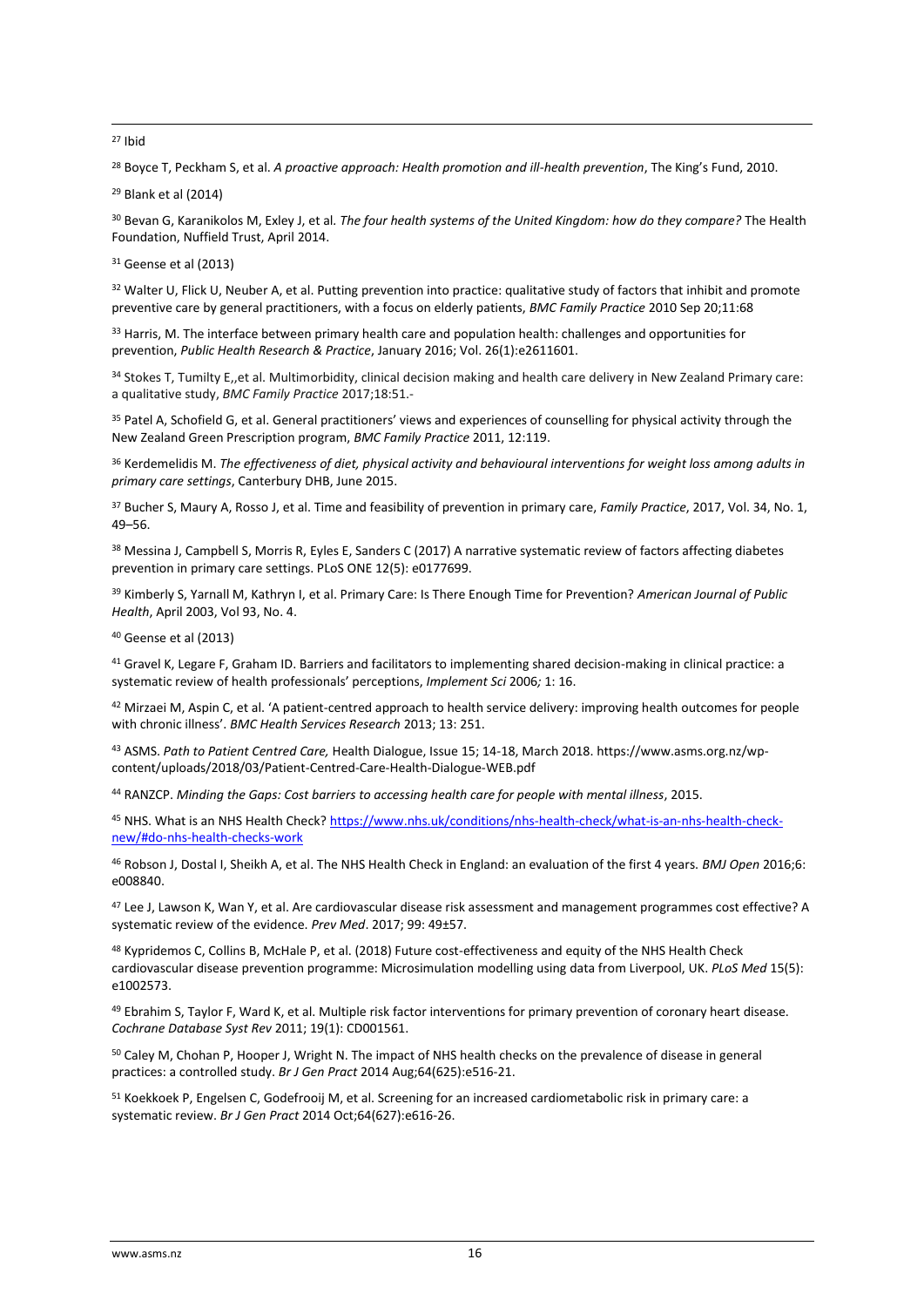**.** <sup>52</sup> Flodgren G, Gonçalves-Bradley DC, Summerbell CD. Interventions to change the behaviour of health professionals and the organisation of care to promote weight reduction in children and adults with overweight or obesity. *Cochrane Database of Systematic Reviews 2017*, Issue 11. Art. No.: CD000984.

<sup>53</sup> Wareham N, "Mind the gap: efficacy versus effectiveness of lifestyle interventions to prevent diabetes," *The Lancet Diabetes & Endocrinology*, vol. 3, no. 3, pp. 160–161, 2015.

<sup>54</sup> Robson J, Dostal I, Madurasinghe V, et al. NHS Health Check comorbidity and management: an observational matched study in primary care, *Br J Gen Pract* 017 Feb;67(655):e86-e93.

<sup>55</sup> Chang K, Lee J, Vamos E, et al. Impact of the National Health Service Health Check on cardiovascular disease risk: a difference-in-differences matching analysis, *CMAJ* 2016 Jul 12;188(10):E228-38.

<sup>56</sup> NHS. Hospital Admitted Patient Care Activity, 2016/17. *NHS Digital*, October 2017. https://digital.nhs.uk/data-andinformation/publications/statistical/hospital-admitted-patient-care-activity/2016-17

<sup>57</sup> Torjesen I. Latest waiting time figures for emergency departments in England are worst on record, *BMJ* 2018;361:k1658.

<sup>58</sup> Australian Institute of Health and Welfare 2018. *Admitted patient care 2016–17: Australian hospital statistics.* Health Services Series No. 84.

<sup>59</sup> Britt H, Miller G, Valenti L, et al. *The Changing Face of Australian General Practice Across the Decades*, The Royal Australian College of General Practitioners, 2016

<sup>60</sup> Swerissen H, Duckett S. *Chronic failure in primary care*, Grattan Institute, Melbourne, March 2016.

<sup>61</sup> Bose P, Wilson A, Mistri A. Diagnosis and management of transient ischemic attacks in primary care: a systematic review, *Journal of Primary Health Care*, 2017;9(2):114–130.

 $62$  Van Peet P, Drewes Y, et al.GPs' perspectives on secondary cardiovascular prevention in older age: a focus group study in the Netherlands, *Br J Gen Pract* 2015 Nov; 65(640): e739–e747.

<sup>63</sup> Michail M, Tait L. Exploring general practitioners' views and experiences on suicide risk assessment and management of young people in primary care: a qualitative study in the UK. *BMJ Open* 2016;6: e009654.

<sup>64</sup> Laws R, Kirby S, Powell Davies G, et al (2008). "Should I and can I?": a mixed methods study of clinician beliefs and attitudes in the management of lifestyle risk factors in primary health care'. *BMC Health Services Research,* vol 8, no 44.

<sup>65</sup> Messina J, Campbell S, Morris R, et al (2017). A narrative systematic review of factors affecting diabetes prevention in primary care settings. *PLoS ONE* 12(5): e0177699.

<sup>66</sup> Thompson K, Casson K, Fleming P, et al (2008). 'Sexual health promotion in primary care – activities and views of general practitioners and practice nurses'. *Primary Health Care Research and Development,* vol 9, pp 319–30.

<sup>67</sup> Crowley J, Ball L, McGill A-T, et al. General practitioners' views on providing nutrition care to patients with chronic disease: a focus group study*, J Prim Health Care*, 2016;8(4):357–364.

<sup>68</sup> Brotons C, Björkelund C, Bulc M, et al. Prevention and health promotion in clinical practice: the views of general practitioners in Europe. *Prev Med* 2005;40:595–601.

<sup>69</sup> WHO. Integrating diet, physical activity and weight management services into primary care, WHO Europe, 2016.

<sup>70</sup> McAvoy B, Kaner E, Lock C, et al.'Our Healthier Nation: Are general practitioners willing and able to deliver? A survey of attitudes to and involvement in health promotion and lifestyle counselling'. *British Journal of General Practice 1999,* vol 49, no 440, pp 187–90.

 $71$  McAleer S, McAleer M, Cupples C, et al. Statin prescription initiation and lifestyle behaviour: a primary care cohort study. *BMC Family Practice* 2016 17:77 6.

 $72$  Lawlor D, Keen S, Neal R, 'Can general practitioners influence a nation's health through a population approach to the provision of lifestyle advice?'. *British Journal of General Practice, 2000,* vol 50, pp 455–59.

<sup>73</sup> Pratt J. *Practitioners and Practices. A conflict of values?* Oxford: Radcliffe Medical Press,1995.

<sup>74</sup> Field S. 'Don't take offence if we lecture you on how to stay alive and healthy'. *The Observer*, 8 August, 2010. Available at: [www.guardian.co.uk/](http://www.guardian.co.uk/) commentisfree/2010/aug/08/steve-field-patient-responsibility-health

<sup>75</sup> Fitzpatrick M. *The Tyranny of Health – Doctors and the regulation of lifestyle*. London: Routledge, 2001.

<sup>76</sup> Boyce T, Peckham S, et al. *A proactive approach: Health promotion and ill-health prevention*, The King's Fund, 2010.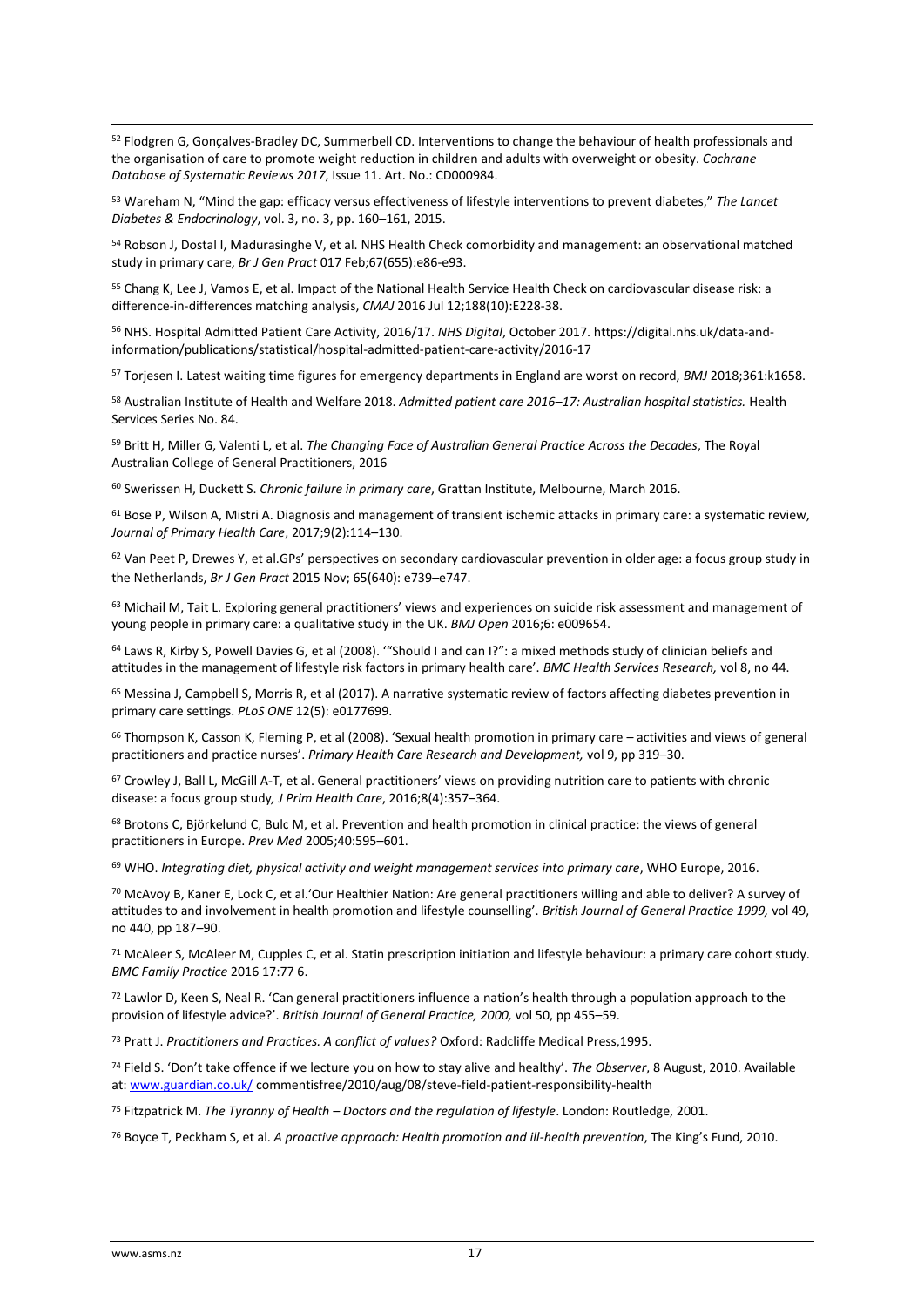<sup>77</sup> Mant D. Health checks and screening: what works in general practice? Editorial. *Br J Gen Pract*, October 2014.

<sup>78</sup> Vos T, Carter R, Barendregt J, et al. *Assessing Cost-Effectiveness in Prevention (ACE–Prevention): Final Report*. University of Queensland, Brisbane and Deakin University, Melbourne, 2010.

<sup>79</sup> Simpson J, Duncanson M, Oben G, et al. *The Health Status of Children and Young People in New Zealand 2015*. Dunedin: New Zealand Child and Youth Epidemiology Service, University of Otago; 2016.

80 Fleetcroft R, Asaria M, Ali S, Cookson R. Outcomes and inequalities in diabetes from 2004/2005 to 2011/2012: English longitudinal study*. Br J Gen Pract* 2016. .

81 King, Hon A. Rheumatic fever rates continue to soar despite millions spent on prevention campaign, NZ Labour Party media statement, 15 January 2015.

82 Koelewijn-van Loon M, van Steenkiste B, Ronda G, et al. Improving patient adherence to lifestyle advice (IMPALA): a cluster-randomised controlled trial on the implementation of a nurse-led intervention for cardiovascular risk management in primary care (protocol), *BMC Health Serv Res*. 2008; 8: 9.

83 Thornley S, Marshall R, Chan WC, et al. Four out of ten patients are not taking statins regularly during the 12 months after an acute coronary event. *Eur J Prev Cardiol.*; 2012 Jun;19(3):349-57.

84 Pryke RG, Hughes CA, Blackburn M. Addressing barriers for GPs in obesity management: The RCGP Nutrition Group. *British Journal of Obesity 2015;* 1: 9–13

85 Crowley J, Ball L, McGill A-T, et al. General practitioners' views on providing nutrition care to patients with chronic disease: a focus group study, *J Prim Health Care*, 2016;8(4):357–364.

<sup>86</sup> Kvarnström K, Airaksinen M, Liira H. Barriers and facilitators to medication adherence: a qualitative study with general practitioners. *BMJ Open* 2018;8:e015332.

87 Whitehead D, Russell G. How effective are health education programmes – resistance, reactance, rationality and risk? Recommendations for effective practice. *International Journal of Nursing Studies*, 2004; 41: 163–172.

88 Claridge R, Gray L, Stubbe M, et al. General practitioner opinion of weight management interventions in New Zealand, J *Prim Health Care*, 2014;6(3):212–220.

89 Burridge L, Foster M, et al. Making sense of change: patients' views of diabetes and GP-led integrated diabetes care, *Wiley Online Library*, 7 January 2015. Availabl[e https://onlinelibrary.wiley.com/doi/full/10.1111/hex.12331](https://onlinelibrary.wiley.com/doi/full/10.1111/hex.12331)

<sup>90</sup> Geense et al (2013)

**.** 

<sup>91</sup> Raymont, Cumming (2013)

<sup>92</sup> Smith J. *Critical analysis of Primary Health Care Strategy implementation*, Ministry of Health, March 2009.

<sup>93</sup> Naccarella L, Scott A, Furler J, et al. *Narrative Literature Review on Incentives for Primary Health Care Team service Provision: 'Learning and Working Together in Primary Health Care*'; Appendices, Australian Health Workforce Institute, January 2009.

<sup>94</sup> Smith (2016)

<sup>95</sup> Raymont, Cumming (2013)

<sup>96</sup> Gribben B, Coster G. A future for primary health care in New Zealand. *Australian Health Review*; 1999; vol 22, pp118-31.

<sup>97</sup> Croxson B, Smith JA and Cumming J. *Patient fees as a metaphor for so much more in New Zealand's primary health system.* Health Services Research Centre, Victoria University of Wellington, Wellington, 2009.

<sup>98</sup> Raymont, Cumming (2013)

<sup>99</sup> Ibid

<sup>100</sup> Cumming, Gribben (2007)

101 NZ Health Survey 2015/16 and 2016/17 updated statistics[. https://www.health.govt.nz/nz-health-statistics/national](https://www.health.govt.nz/nz-health-statistics/national-collections-and-surveys/surveys/current-recent-surveys/new-zealand-health-survey)[collections-and-surveys/surveys/current-recent-surveys/new-zealand-health-survey](https://www.health.govt.nz/nz-health-statistics/national-collections-and-surveys/surveys/current-recent-surveys/new-zealand-health-survey)

<sup>102</sup> Raymont, Cumming (2013)

 $103$  Ibid